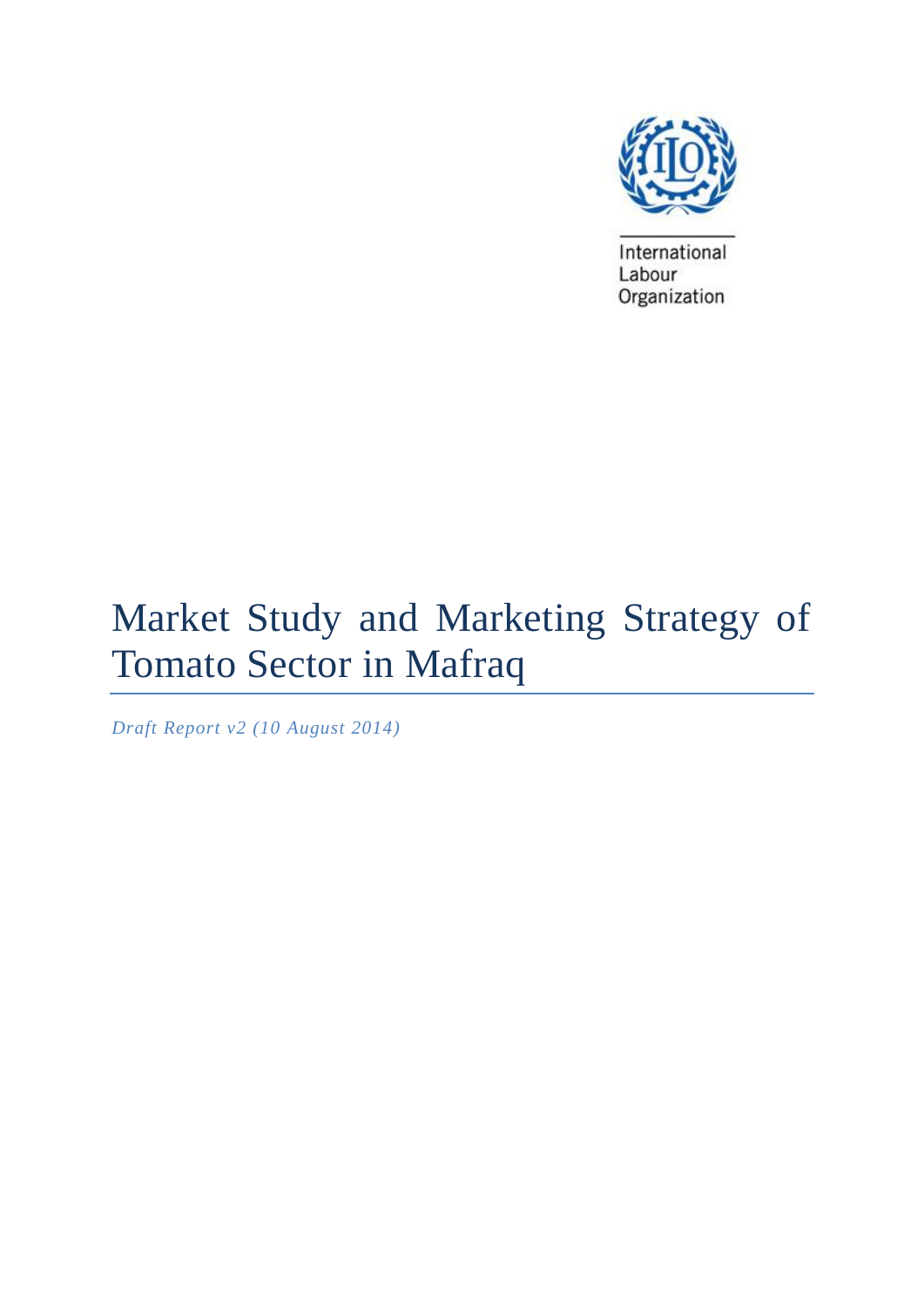# **Contents**

| Overview of Socio-Economic Implications of the Syrian Refugee Crisis on Mafraq Governorate, |  |
|---------------------------------------------------------------------------------------------|--|
|                                                                                             |  |
|                                                                                             |  |
|                                                                                             |  |
|                                                                                             |  |
|                                                                                             |  |
|                                                                                             |  |
|                                                                                             |  |
|                                                                                             |  |
|                                                                                             |  |
|                                                                                             |  |
|                                                                                             |  |
|                                                                                             |  |
|                                                                                             |  |
|                                                                                             |  |
|                                                                                             |  |
|                                                                                             |  |
|                                                                                             |  |
| Business Opportunities/Value-Added Initiatives for Women and Small-Scale Producers 31       |  |
|                                                                                             |  |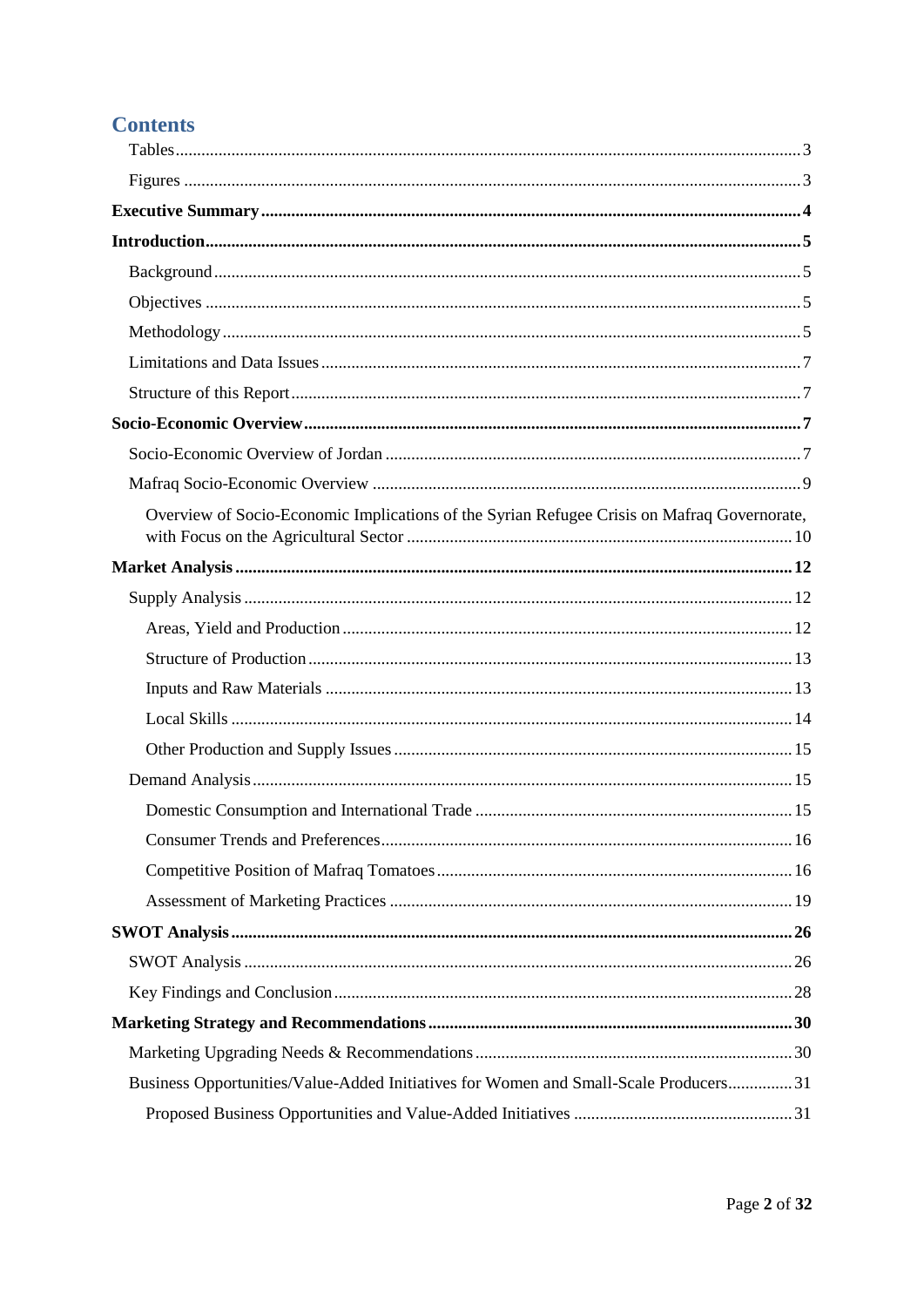# <span id="page-2-0"></span>**Tables**

| Table 5: Imports, Exports and Estimated Domestic Consumption of Fresh Tomatoes in Jordan (2007- |  |
|-------------------------------------------------------------------------------------------------|--|
|                                                                                                 |  |
|                                                                                                 |  |
|                                                                                                 |  |
|                                                                                                 |  |

# <span id="page-2-1"></span>**Figures**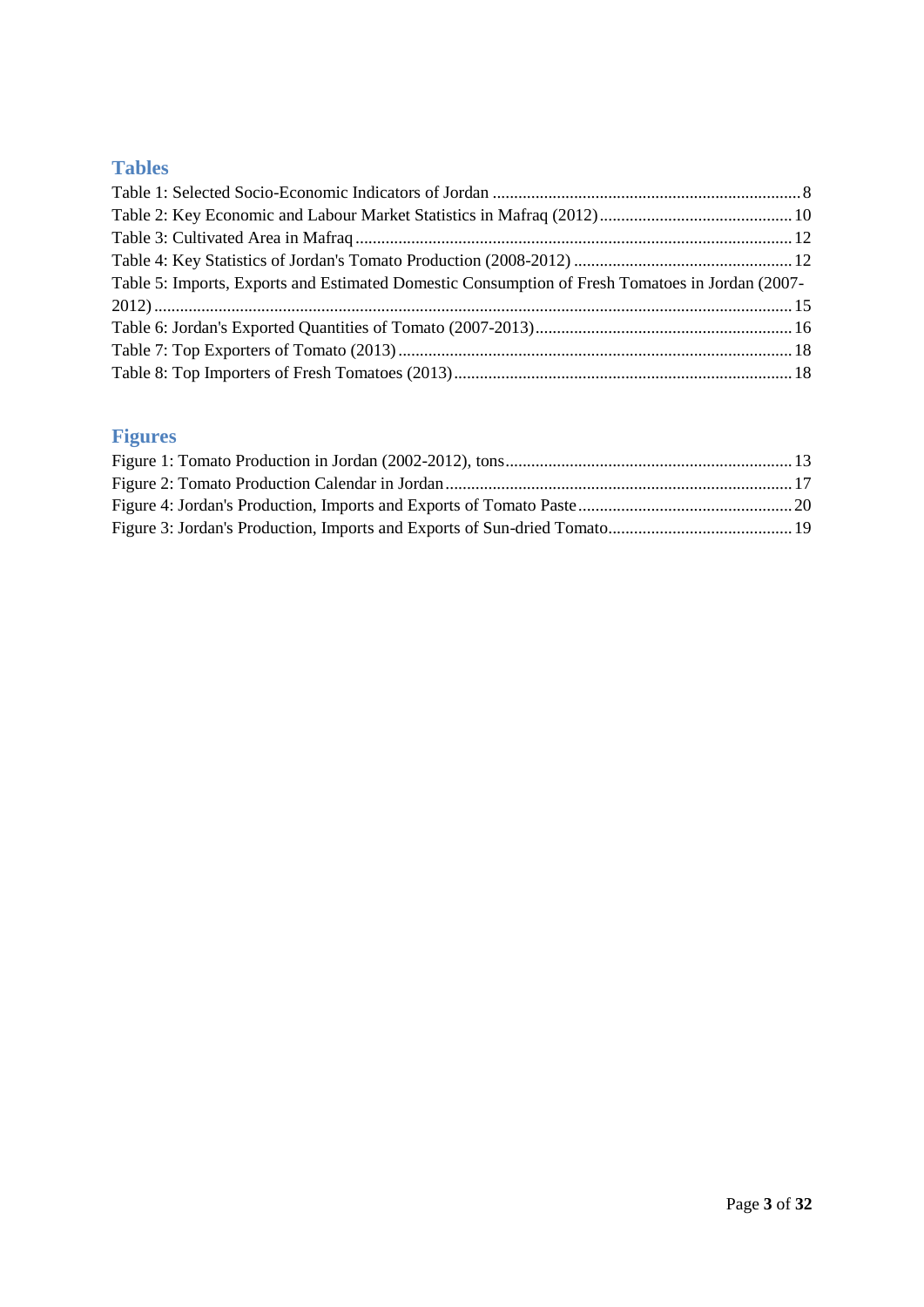### <span id="page-3-0"></span>**Executive Summary**

Jordan is a regional tomato production and export powerhouse as it ranks the world's  $4<sup>th</sup>$  largest exporter of fresh tomatoes. Tomato production is by far the highest vegetable production in Jordan at 43.4% of the Kingdom's total vegetable production. Jordan's production of tomato has undergone tremendous development in the last few years, as more investments have been in the sector to upgrade and expand production, such as the introduction of greenhouse production of tomato, mainly in the governorate Mafraq. Jordan's production of tomato has more than doubled over the last decade.

Market analysis in this report provides a range of statistics and indicators that show the high potentials for further sector growth. There are several opportunities that can be exploited as demand is increasing as a result of relatively high population growth, as well as the marketing opportunities of maximising export prices (provided that quality is enhanced through application of better post-harvest handling practices), expanding exports in regional markets, and the multiple benefits projected from any potential marketing and branding consolidation of Mafraq tomato growers.

However, despite enjoying several marketing strengths, mainly the relatively large production base in Mafraq, strong competitive position in domestic and key regional export markets, availability during the summer season (where Jordan valley's tomato production halts) as well as geographic proximity to key regional markets, the sector suffers from a number of internal weaknesses and is quite vulnerable to a number of external challenges.

Key internal weaknesses revolve around lack of modern grading and picking facilities and techniques, limited shelf-life of Mafraq tomatoes as well as producer losses due to lack of post-harvest facilities (pre-cooling, cold storage, calibration), quality issues related to poor post-harvest handling, packing and transportation practices, improper use of fertilizers and pesticides, as well as failure of farmers to market their tomato produce in a joint, collaborative manner. Key external challenges are related to security issues and political instability concerns in key regional export markets, namely Iraq, scarcity of water resources and salinity of ground water, as well as remaining vulnerable to wholesalers' bargaining power which dictates prices in the market and restricts the growers' access to retailers and supermarkets directly.

Key recommendations include: establishing a farmer cooperative in Irbid to achieve economies of scale through collective procurement, and handle collective marketing, branding and packaging of member farm, as well as introducing and expanding production of tomato by-products such as: homestyle tomato paste, sundried tomatoes, as well as certain varieties such as: clustered and cherry tomatoes. Another key recommendation is to establish a grading house (which can be operated by women) that offers sorting and grading services to Mafraq farms on subcontracting basis. The report proposes other recommendations in the areas of: capacity building to farmers and workers mainly in the areas of enhancing water pumping techniques and post-harvest handling practices.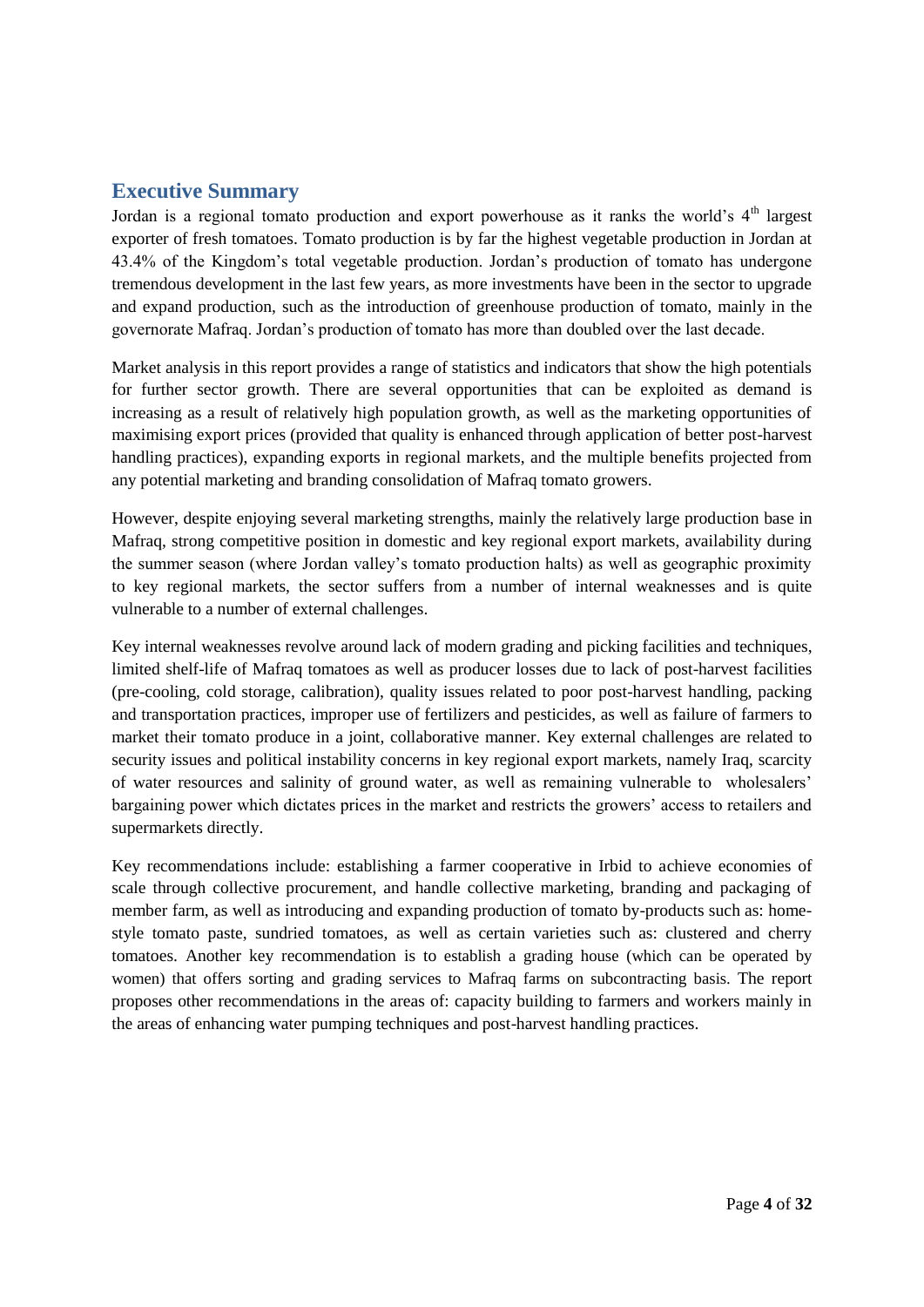# <span id="page-4-0"></span>**Introduction**

#### <span id="page-4-1"></span>**Background**

ILO value chain assessment reports of the Mafraq tomato sector highlighted pitfalls within various phases of the value chain of the sector. Some of the main weaknesses are related to marketing practices, including: branding, product quality, packaging, distribution and other marketing and operational shortcomings. The value chain assessment report concluded that it was necessary to conduct a market study that examines market demand and supply dynamics, marketing challenges and opportunities, as well as identifying economic opportunities to various players within the marketing channels as well as the local community within the sector, with particular focus on women and smallscale producers.

#### <span id="page-4-2"></span>**Objectives**

The primary objective of this study was to identify windows of business opportunity within the Mafraq tomato sector that are likely to have a good marketing potential for women, entrepreneurs, as well as micro-to-small-scaled producers. The study also aimed at identifying and describing the corresponding market segment(s), as well as devising a suitable marketing strategy that would ultimately lead to more effective community engagement.

In order to achieve the above objective, the specific objectives of this study, as stated in the ToRs are:

- I. Map out the current situation in terms of available raw materials, local skills, processing and communication infrastructure, marketing channels and appropriate technologies within the Project target area.
- II. Assess the local, regional and national demand for those products that could be efficiently produced at a micro- to small-scale of operation by the women assisted by the project and organized in the form of sole producers or micro- to small-scale enterprises as defined by the Project either producing and marketing on an individual firm basis or networking with other firms in particular for joint purchasing or marketing.
- III. Among the tomato sub sector in Mafraq, identify those with higher potential and with an emphasis on value-added activities (e.g. Food production, processing, and vending; Horticulture; Organic farming.
- IV. Identify potential marketing outlets, including relevant trade flows, procedures and regulations, mainly in the host communities but also in the rest of the country or for export in other countries or overseas (e.g. Europe), if relevant to the selected lines of production.

#### <span id="page-4-3"></span>**Methodology**

This report is based on desk research as well as field research and analysis of primary qualitative data gathered through interviews with a number of farmers and growers of tomato in Mafraq.

Secondary data presented in this report primarily comes from reports and databases published by Department of Statistics, Ministry of Agriculture, Central Bank of Jordan, ILO Mafraq Tomato Production Value Chain Assessment Report, Jordan Exporters and Producers Association for Fruit and Vegetables (JEPA), as well as any other sector reports and statistics that may be available at official secondary data sources.

The following table shows the main methodological activities and outputs of the desk research and analysis based on secondary data sources: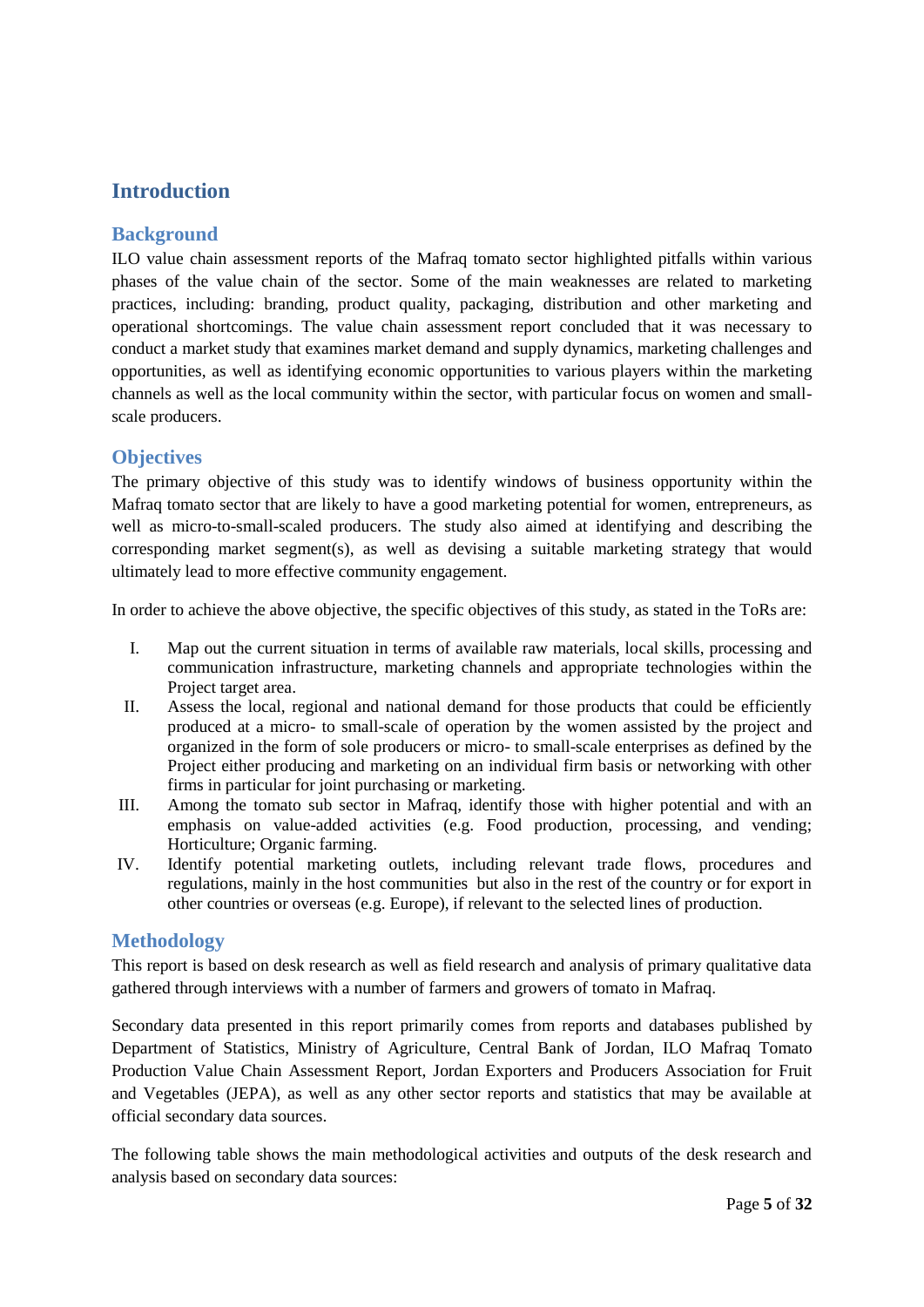| Scope of Desk Research and Analysis based on Secondary Data Sources                                                                                                                                                                                                                                                                                                                                                   |                                                                                                                                                                                                                                                                                                                                                                                                                                     |  |  |  |
|-----------------------------------------------------------------------------------------------------------------------------------------------------------------------------------------------------------------------------------------------------------------------------------------------------------------------------------------------------------------------------------------------------------------------|-------------------------------------------------------------------------------------------------------------------------------------------------------------------------------------------------------------------------------------------------------------------------------------------------------------------------------------------------------------------------------------------------------------------------------------|--|--|--|
| Methodology                                                                                                                                                                                                                                                                                                                                                                                                           | <b>Focus Areas</b>                                                                                                                                                                                                                                                                                                                                                                                                                  |  |  |  |
| Review of ILO value chain assessment carried out<br>previously                                                                                                                                                                                                                                                                                                                                                        | Highlighting sector challenges and weaknesses within<br>the value chain of sectors as well as local community<br>and refugee situation challenges that may have already<br>been identified. In addition, the Consulting Team<br>performed this task to ensure that this study and<br>marketing strategy is in alignment and synchronization<br>with the overall directions and objectives of ILO<br>endeavours in the target areas. |  |  |  |
| Conducting an analytical desk review of available<br>relevant literature and documents that may include<br>data and information on the sector. These include<br>statistical data and sector reports at the following<br>sources: Department of Statistics, Ministry of<br>Agriculture, Jordan Exporters and Producers<br>Association for Fruit and Vegetables (JEPA),<br>Central Wholesale Markets and other sources. | Analysis of market recent supply and demand trends in<br>terms of market size, production trends, trade patterns<br>and import/export activities.                                                                                                                                                                                                                                                                                   |  |  |  |
| Review of all available statistical data and reports<br>from official data sources on the economic and<br>social factors that may have direct and indirect<br>effects on the local communities in each protected<br>area.                                                                                                                                                                                             | Identifying trends and characteristics of the economic<br>and social factors in the areas where the targeted local<br>communities are located.                                                                                                                                                                                                                                                                                      |  |  |  |

The following table shows the main methodological activities and outputs of the desk research and analysis based on primary data sources:

| Scope of Desk Research and Analysis based on Primary Data Sources                                                                                                                                              |                                                                                                                                                                                                          |  |  |  |  |
|----------------------------------------------------------------------------------------------------------------------------------------------------------------------------------------------------------------|----------------------------------------------------------------------------------------------------------------------------------------------------------------------------------------------------------|--|--|--|--|
| Methodology                                                                                                                                                                                                    | Focus Areas                                                                                                                                                                                              |  |  |  |  |
| Structured interviews with the following:<br>A randomly selected group of farmers, producers,<br>wholesalers and traders of tomato in Mafraq, with<br>focus on women and micro and small-sized<br>enterprises. | Highlighting sector challenges and weaknesses within<br>٠<br>the value chain of the sector.<br>Verifying market supply and demand trends<br>$\bullet$<br>Identifying issues related to factor conditions |  |  |  |  |
| Director of the Jordan Exporters and Producers<br>$\circ$<br>Association for Fruit and Vegetables (JEPA)                                                                                                       | Identifying and brainstorming product/ service added-<br>value propositions.<br>Verifying prices and price structures<br>$\bullet$                                                                       |  |  |  |  |
| Subject Matter Experts in tomato agri-business in<br>$\circ$<br>Jordan.                                                                                                                                        | Identifying customer trends,<br>preferences<br>and<br>behavioural patterns                                                                                                                               |  |  |  |  |
| A randomly selected group of customers (small-<br>$\circ$<br>scale traders and end-consumers)<br>Site visits to the Agricultural Department in Mafraq<br>O                                                     | Identifying local community needs and expectations.<br>$\bullet$<br>Evaluating resources and capabilities                                                                                                |  |  |  |  |

In assessing marketing practices of the sector, the Consulting Team used the Marketing Mix (4Ps; Product, Price, Promotiom & Place) model. The same model has been used in setting and listing sector marketing strategy recommendations. Analysis and listing of key research findings has been done in accordance to the Strengths, Weaknesses, Opportunities and Threats (SWOT) Analysis model. In identifying business opportunities and value-added initiatives in the sector, the Consulting Team relied on both desk research (of similar cases) and field research (by interviewing farmers). In addition, the Consulting Team held internal brainstorming sessions and relied on personal experiences of Subject-Matter Experts on what would be considered as viable recommendations.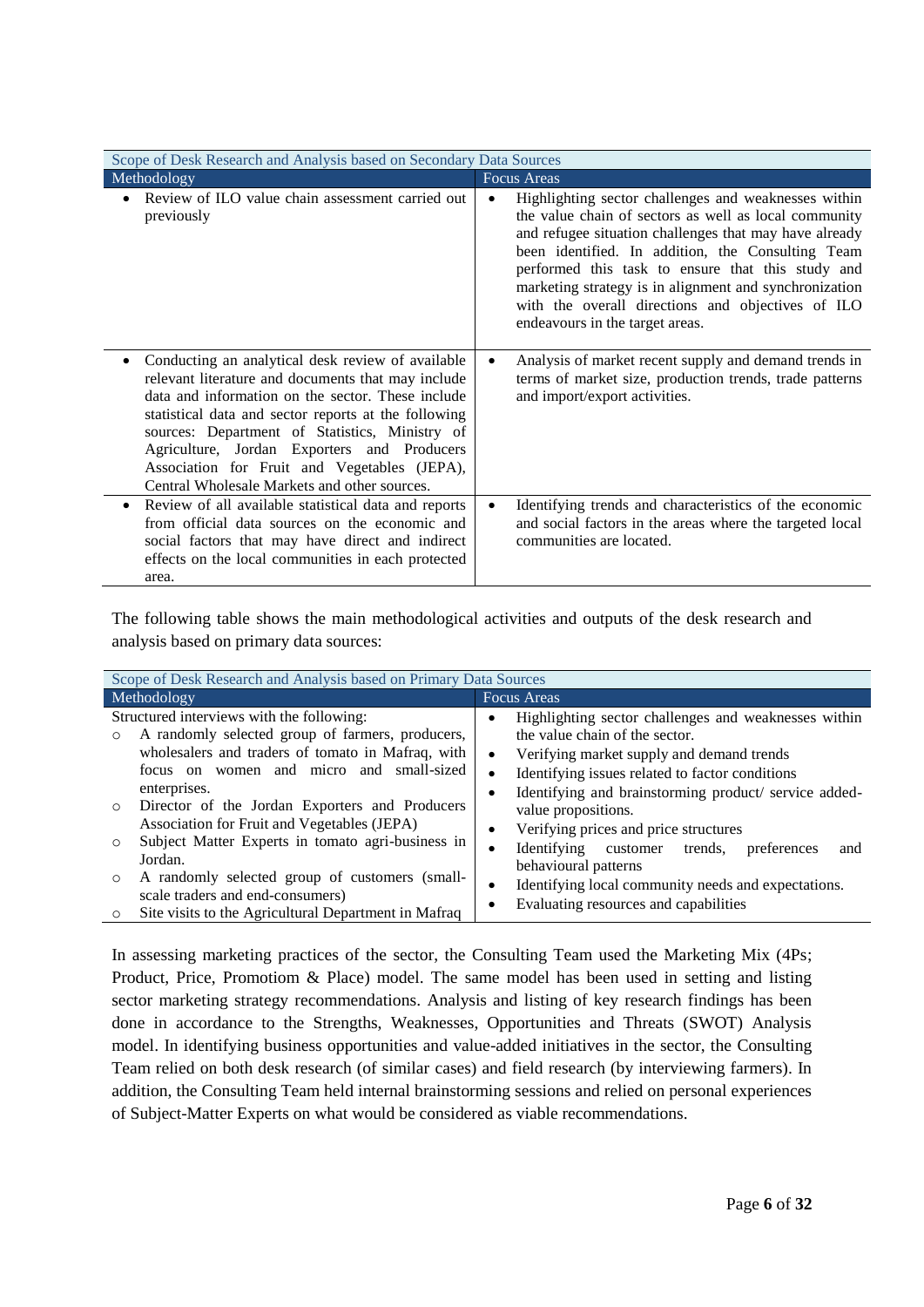## <span id="page-6-0"></span>**Limitations and Data Issues**

There are certain limitations and data issues that have been encountered by the Consulting Team while conducting the market research. Some of those limitations are the following:

- A general lack of official data on domestic consumption trends and consumer behaviour. The Consulting Team has therefore relied on qualitative data gathered through field research as well as rational calculations of available production, export and import data in order to arrive at indicative estimates of demand and consumption.
- Lack of official figures on sales volumes and prices of different varieties. There does not appear to be a clear distinction between different varieties.
- Lack of data pertinent to the specific economic activities of refugee and other labour in the target sector within the target areas.

#### <span id="page-6-1"></span>**Structure of this Report**

This report is divided into four key sections. The first section provides a quick overview of Jordan's socio-economic profile as well as on the Mafraq governorate level, followed by an overview of the Syrian refugee situation and its impact on the agricultural sector as a whole and the tomato production in Mafraq governorate in specific. The second section provides an analysis of the market as well as value chain from a marketing perspective for the tomato sector in Mafraq. Analysis extends to cover in more depth the market demand and supply trends and indicators. The third section provides a listing of key findings within the context of a SWOT appraisal. The fourth section of this report lists strategy recommendations to enhance marketing in the sector and provides a description of proposed business ideas and value-added initiatives with particular focus on women and small-scale producers.

## <span id="page-6-2"></span>**Socio-Economic Overview**

#### <span id="page-6-3"></span>**Socio-Economic Overview of Jordan**

The economy of Jordan has traditionally been characterized by three persistent features: scarce natural resources, a small-sized economy, and a persisting high unemployment level. Jordan's unemployment rate, which currently stands at  $12.6\%$  (in  $2013$ )<sup>1</sup>, have also been a long-standing problem, with the unofficial unemployment rate is estimated to be closer to 25% due to underemployment. Jordan is a young country with a high birth rate, so the population is growing faster than economic opportunities are. Poverty and a large foreign debt remain major problems. Less than 5% of the country's land is arable, and farm output is further limited by the small size of most farms, inefficient methods of tilling the soil, and inadequate irrigation. The principal crops are citrus and other fruits and berries, tomatoes, cucumbers, grains, lentils, and olives. Many Jordanians support themselves by raising sheep, goats, and poultry.

Despite numerous national efforts to stabilize the economy, Jordan continues to face economic and social challenges. In 2013, Jordan recorded a Gross Government Debt to GDP of an alarming 87.75 per cent of the country's Gross Domestic Product. Over the past 2-3 years, the government has attempted to tackle economic challenges by increasing several tax rates, reducing fuel and electricity subsidies and made efforts to broaden the tax base and increase collection efficiency.

<sup>&</sup>lt;sup>1</sup> Source: Department of Statistics, 2013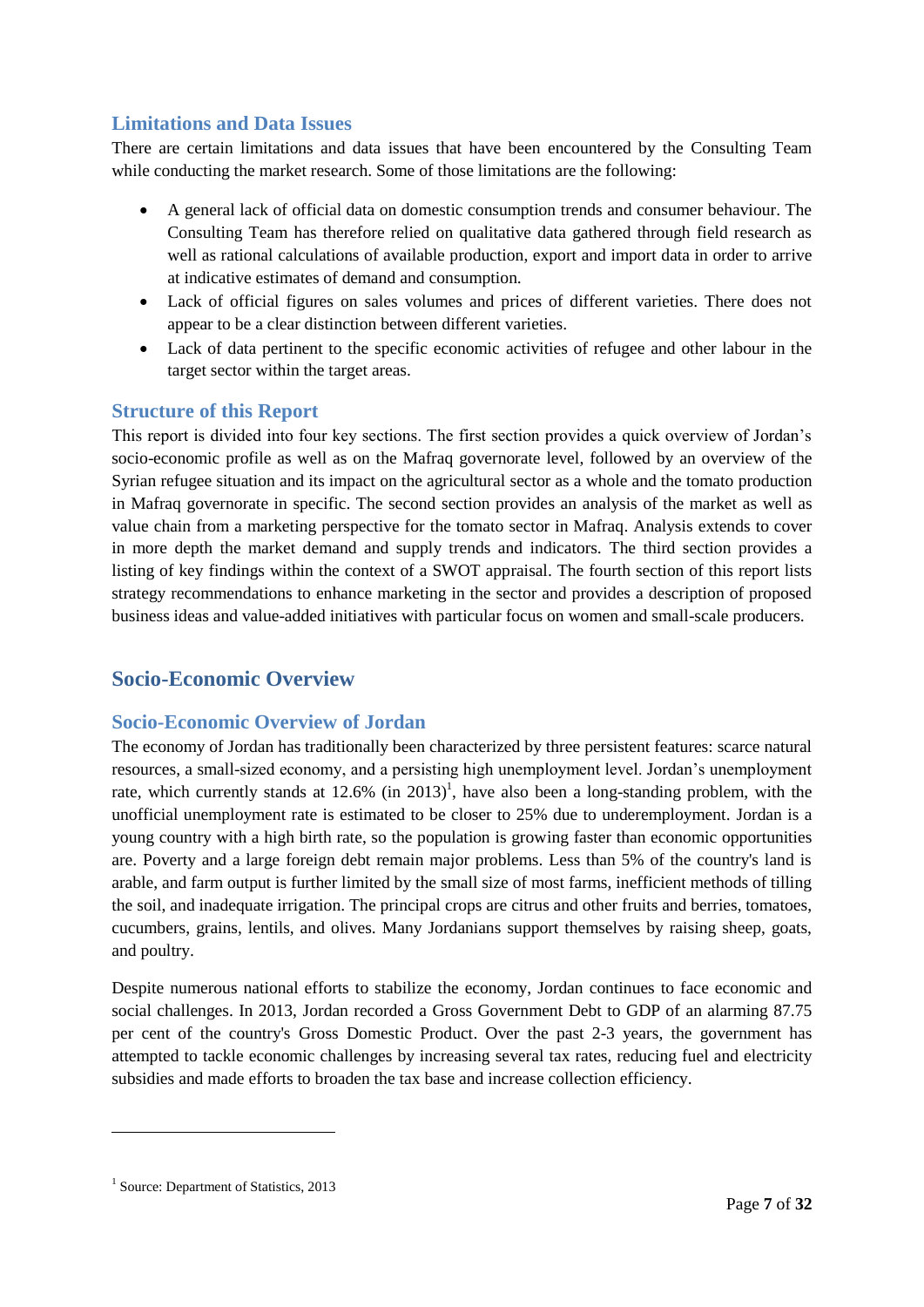The economy of Jordan started to show signs of recovery in 2010 from the aftermath of the global financial crisis in 2008. However, this slight recovery did not last for long as Jordan's economic challenges have reportedly worsened amid the Syrian crisis which erupted in 2011. The influx of Syrian refugees to Jordan has added a huge burden on the country's economy which suffers from relatively high rates of poverty and unemployment, not to mention huge challenges facing the infrastructure. The table below shows selected socio-economic indicators of Jordan:

| <b>Indicator</b>                       | 2009     | 2010     | 2011     | 2012     | 2013  | $2014$ (F) |
|----------------------------------------|----------|----------|----------|----------|-------|------------|
| GDP at current prices (JOD million)    | 16,912.2 | 18,762.0 | 20,476.6 | 21,965.5 |       |            |
| GDP at constant prices (JOD million)   | 9,759.9  | 9,985.5  | 10,243.8 | 10,243.8 |       |            |
| GDP Growth Rate at current prices (%)  | 8.5      | 10.9     | 9.1      | 7.3      |       |            |
| GDP Growth Rate at constant prices (%) | 5.5      | 2.3      | 2.6      | 2.7      |       |            |
| Gross public debt (JD billion)         | 9.7      | 11.4     | 13.1     | 16.5     | 19.2  | 21.4       |
| as a percentage of GDP (%)             | 57       | 61       | 65       | 78       | 87.75 | 85         |
| Unemployment Rate (%)                  | 12.9     | 12.5     | 12.9     | 12.2     | 12.6  | <b>NA</b>  |
| Total Population (000)                 |          |          |          | $6,338*$ |       |            |
| Population Growth Rate (%)             |          |          |          | 2.2      |       |            |
| Average Household Size (person)        |          |          |          | 5.4      |       |            |
| Crude Economic Activity Rate (%)       |          |          |          | 24.6     |       |            |
| Male                                   |          |          |          | 39.3     |       |            |
| Female                                 |          |          |          | 9.2      |       |            |
| Refine Economic Activity Rate (%)      |          |          |          | 38.0     |       |            |
| Male                                   |          |          |          | 61.3     |       |            |
| Female                                 |          |          |          | 14.1     |       |            |
| Inflation Rate (%)                     |          |          |          | 4.8      |       |            |

#### <span id="page-7-0"></span>**Table 1: Selected Socio-Economic Indicators of Jordan**

Source: Central Bank of Jordan and Department of Statistics \*Excluding Syrian Refugees

In addition to the young population and relatively high birth rate compared to the number of job opportunities created, the problem of unemployment in Jordan has characteristically been due to mismatch between labour market demand and supply. With only 38% of economically active population, Jordan has one of the lowest participation rates in the world. Female unemployment levels are also strikingly higher than male unemployment levels, and are considered to be one of the highest in the region.

The private sector in Jordan is dominated by medium, small and micro enterprises that comprise 98% of Jordanian enterprises and 77% of the workforce. The private sector is generally characterized by being service-oriented and based mainly on low-skilled labour. Insufficient or inadequate technical education, lack of in-the-job training by employers, and the mismatch between education and market needs are some of the causes of unemployment. Informal sector constitutes a hefty share of the overall economy activity in Jordan, with no official accurate figures but several researches and studies citing the percentage of the informal sector to account for around 40%-45% of the Jordanian economy.

There are regional social and economic disparities in Jordan, and this is evident by the differences in unemployment levels which vary from  $(10.3%)$  in the Centre, the North  $(15.6%)$  and South  $(18.0%)^2$ , and this is mainly due to a mismatch between people's places of residence and work locations*, as well* 

<sup>&</sup>lt;sup>2</sup> Source: Department of Statistics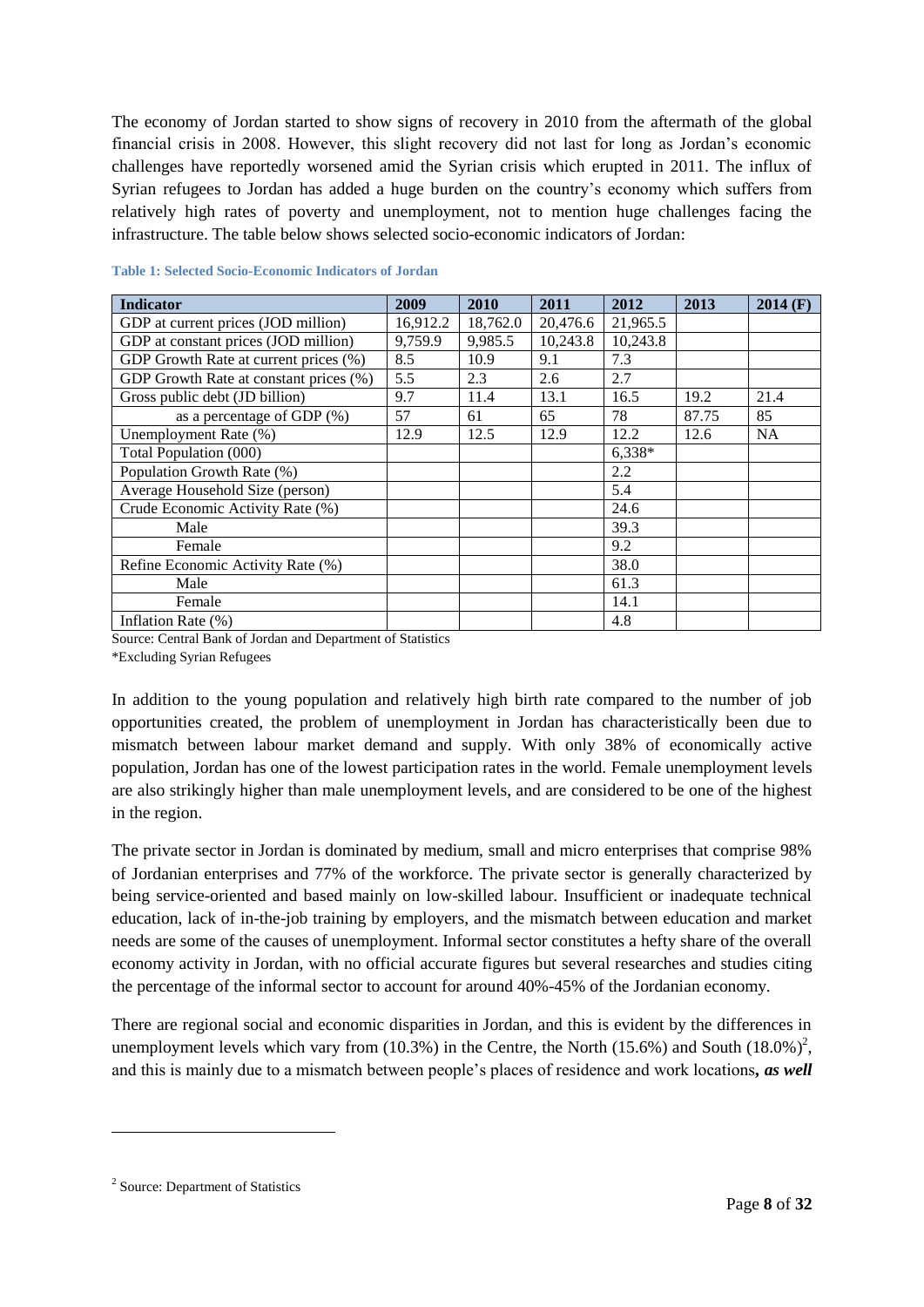#### *as the notion that little focus has been given to rural labour intensive enterprises which represent the livelihood and employment generators for many of the poor in rural areas.*

Poverty levels in Jordan remain relatively high, and the relative poverty rate has actually regressed from 13.3% in 2008 to 14.4% in  $2010<sup>3</sup>$ , which shows that the poverty situation has worsened. There are 27 poverty pockets in Jordan, 6 in the governorate of Mafraq.

#### <span id="page-8-0"></span>**Mafraq Socio-Economic Overview**

The city of Mafraq is located about 70 km north-east of Amman at the boundary between the Hauran plateau and the Syrian Desert. Mafraq city is situated close to major cities, including: Amman, Zarqa, Irbid and Damascus. The climate is dry most of the year. The western region of the province is part of the fertile Houran plateaus, which extend through southern Syria, the Golan Heights and northern Jordan.

Total area of Mafraq Governorate is estimated at about 26555.6 km<sup>2</sup> which accounts for 28% of Jordan's total geographic area. This makes the Mafraq Governorate the second largest governorate in Jordan after Ma'an.

The total population of the governorate of Mafraq has reached about 300,300 people which accounts for 4.7% of Jordan's overall population. Male population represent 51.8% of the governorates total population, whereas females account for the remaining 48.2%. About 60.8% of the governorate's population reside in the outskirts of Mafraq city and rural areas.

Mafraq governorate is made up of four districts and ten sub-districts, including: Qasabat Al Mafraq district, Mafraq sub-district, Bala'ama, Arhab, Manshiyyeh, North-Eastern Badia, Salhiyyeh, Sabha, Um Al Jmal, Deir Al Kahf, Um al Qutain, North-Western Badia district, North-Western Badia subdistrict, Sarhan, Hosha, Khaldiya, and Ruwaished. The following table show the main demographic indicators of Mafraq governorate:

| <b>Districts</b>    | <b>Population</b> | <b>Dependency</b><br>Rate | Area<br>$(km^2)$ | <b>Population</b><br><b>Density</b> | <b>Less</b><br>than<br><b>15</b> | $15-64$<br>vears old | $65+$<br>years old |
|---------------------|-------------------|---------------------------|------------------|-------------------------------------|----------------------------------|----------------------|--------------------|
|                     |                   |                           |                  |                                     | vears old                        |                      |                    |
| Qasabat Al Mafraq   | 125080            | 72.9                      | 600.4            | 208.3                               | 39.1                             | 57.8                 | 3.0                |
| Mafraq sub-district | 70050             | 69.7                      | 186.7            | 375.2                               | 38.1                             | 58.9                 | 2.9                |
| Bala'ama            | 25570             | 82.5                      | 169.8            | 150.6                               | 42.3                             | 54.8                 | 2.9                |
| Arhab               | 20370             | 75.9                      | 203.5            | 100.1                               | 39.6                             | 56.8                 | 3.5                |
| Manshiyyeh          | 9090              | 66.3                      | 40.3             | 225.4                               | 36.9                             | 60.1                 | 3.0                |
| North-Eastern       | 70970             | 87.3                      | 3651.0           | 19.4                                | 43.9                             | 53.4                 | 2.7                |
| Badia               |                   |                           |                  |                                     |                                  |                      |                    |
| Salhiyyeh           | 20950             | 98.6                      | 2584.0           | 8.1                                 | 47.4                             | 50.3                 | 2.3                |
| Sabha               | 12170             | 76.2                      | 174.7            | 69.7                                | 40.6                             | 56.8                 | 2.7                |
| Um Al Jmal          | 17920             | 83.0                      | 140.4            | 127.6                               | 42.5                             | 54.6                 | 2.9                |
| Deir Al Kahf        | 9150              | 93.9                      | 665.3            | 13.8                                | 45.2                             | 51.6                 | 3.2                |
| Um al Qutain        | 10780             | 81.8                      | 86.6             | 124.5                               | 42.3                             | 55.0                 | 2.7                |
| North-Western       | 92190             | 79.5                      | 668.6            | 137.9                               | 41.6                             | 55.7                 | 2.7                |
| Badia district      |                   |                           |                  |                                     |                                  |                      |                    |
| North-Western       | 28880             | 86.6                      | 283.7            | 101.8                               | 43.8                             | 53.6                 | 2.6                |
| Badia sub-district  |                   |                           |                  |                                     |                                  |                      |                    |
| Sarhan              | 20110             | 66.6                      | 99.4             | 202.4                               | 37.2                             | 60.0                 | 2.7                |
| Hosha               | 17430             | 83.8                      | 151.5            | 115.0                               | 42.8                             | 54.4                 | 2.8                |

<sup>3</sup> Source: Department of Statistics - Latest official data on Poverty Rate.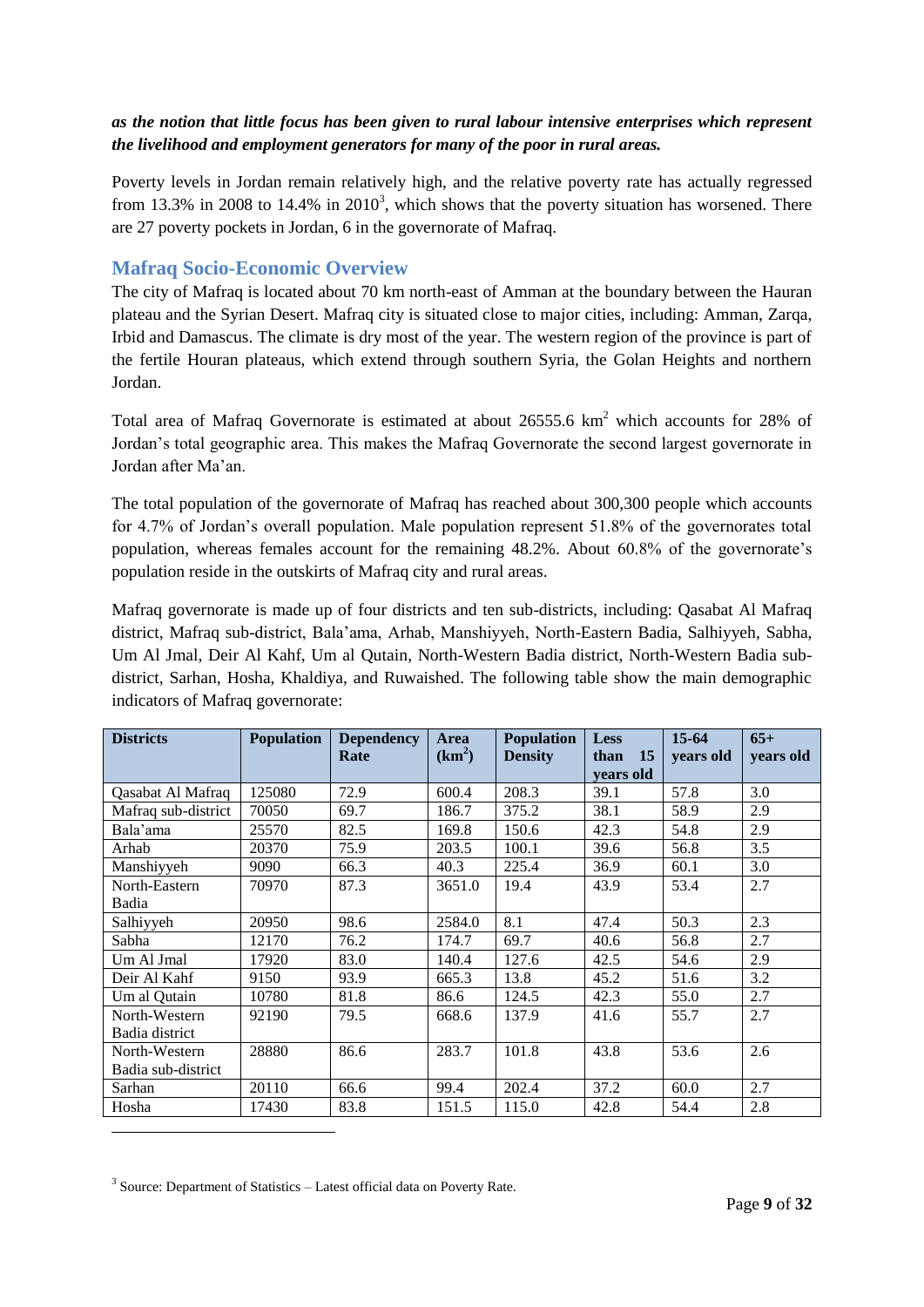| <b>Districts</b>       | <b>Population</b> | <b>Dependency</b> | <b>Area</b> | <b>Population</b> | <b>Less</b>  | $15-64$   | $65+$     |
|------------------------|-------------------|-------------------|-------------|-------------------|--------------|-----------|-----------|
|                        |                   | Rate              | $(km^2)$    | <b>Density</b>    | - 15<br>than | vears old | years old |
|                        |                   |                   |             |                   | vears old    |           |           |
| Khaldiya               | 25770             | 79.9              | 134.0       | 192.4             | 41.8         | 55.6      | 2.6       |
| Ruwaished              | 12060             | 62.1              | 21630.5     | 0.6               | 35.4         | 61.7      | 3.0       |
| of<br>Governorate      | 300300            | 77.7              | 26550.6     | 11.3              | 40.9         | 56.3      | 2.8       |
| <b>Mafraq</b> (Total)  |                   |                   |             |                   |              |           |           |
| Jordan<br><b>Total</b> | 6,388,000         | 68.2              | 88793.5     | 71.9              | 37.3         | 59.4      | 3.3       |
| (Kingdom level)        |                   |                   |             |                   |              |           |           |

Latest official statistics on poverty indicators published by the Department of Statistics, based on the Household Income and Expenditure Survey 2010, show that the poverty ratio in Mafraq has reached 19.2% which is considerably higher than the Kingdom's average of 14.4%. The number of the 'poor' in Mafraq Governorate is 54,570 people, accounting for 6.2% of the total number of the 'poor' in Jordan.

The number of Mafraq labour force who are currently employed is estimated at 55,665 in 2012 which accounts for 37% of Mafraq's population, whereas the number of the unemployed is estimated at 6,650. About 43.5% of the Mafraq labour force work in the fields of public administration, social security and related services, 17.8% in education, and only 3.7% work in agricultural, which is quite strange as 68% of population in the Mafraq Governorate live in rural areas.

Foreign labour in Mafraq has reached 12,394 workers, accounting for 4.4% of the total number of foreign labour in Jordan.

| <b>Indictors</b>                               | <b>Mafraq Governorate</b> | <b>Kingdom-Level</b> |
|------------------------------------------------|---------------------------|----------------------|
| No. of employed labour force                   | 55,665                    | 1,268,093            |
| % of employed labour force                     | 4.4%                      |                      |
| No. of the unemployed                          | 6,650                     | 175,470              |
| % of the unemployed                            | 3.8%                      |                      |
| No. of foreign workers                         | 12,394                    | 279,798              |
| % of foreign workers                           | %4.4                      |                      |
| Participation in Economic Activity Rate        | 36.4                      | 38.0                 |
| <b>Unemployment Rate</b>                       | 10.7                      | 12.2                 |
| <b>Inflation Rate</b>                          | 5.45                      | 4.77                 |
| Average Annual Household Income (JOD)          | 7276.3                    | 8823.9               |
| Average Annual Household Expenditure (JOD)     | 7674.7                    | 9626.0               |
| Average Annual per Capita Income (JOD)         | 1228.7                    | 1660.2               |
| Average Annual per Capita Expenditure (JOD)    | 1290.3                    | 1793.0               |
| Poverty Ratio                                  | 19.2                      | 14.4                 |
| % of Middle-Class Households (Families) (2008) | 14.1                      | 41.0                 |

<span id="page-9-1"></span>**Table 2: Key Economic and Labour Market Statistics in Mafraq (2012)**

Source: Department of Statistics (2012)

#### <span id="page-9-0"></span>**Overview of Socio-Economic Implications of the Syrian Refugee Crisis on Mafraq Governorate, with Focus on the Agricultural Sector**

The governorates of Mafraq, along with Irbid and the northern parts of Jordan, is one of the key areas in Jordan which host the largest population of Syrian refugees, and particularly in the cities of Ramtha, Mafraq and Irbid, where total population reported an increase by 25%, 30% and 20%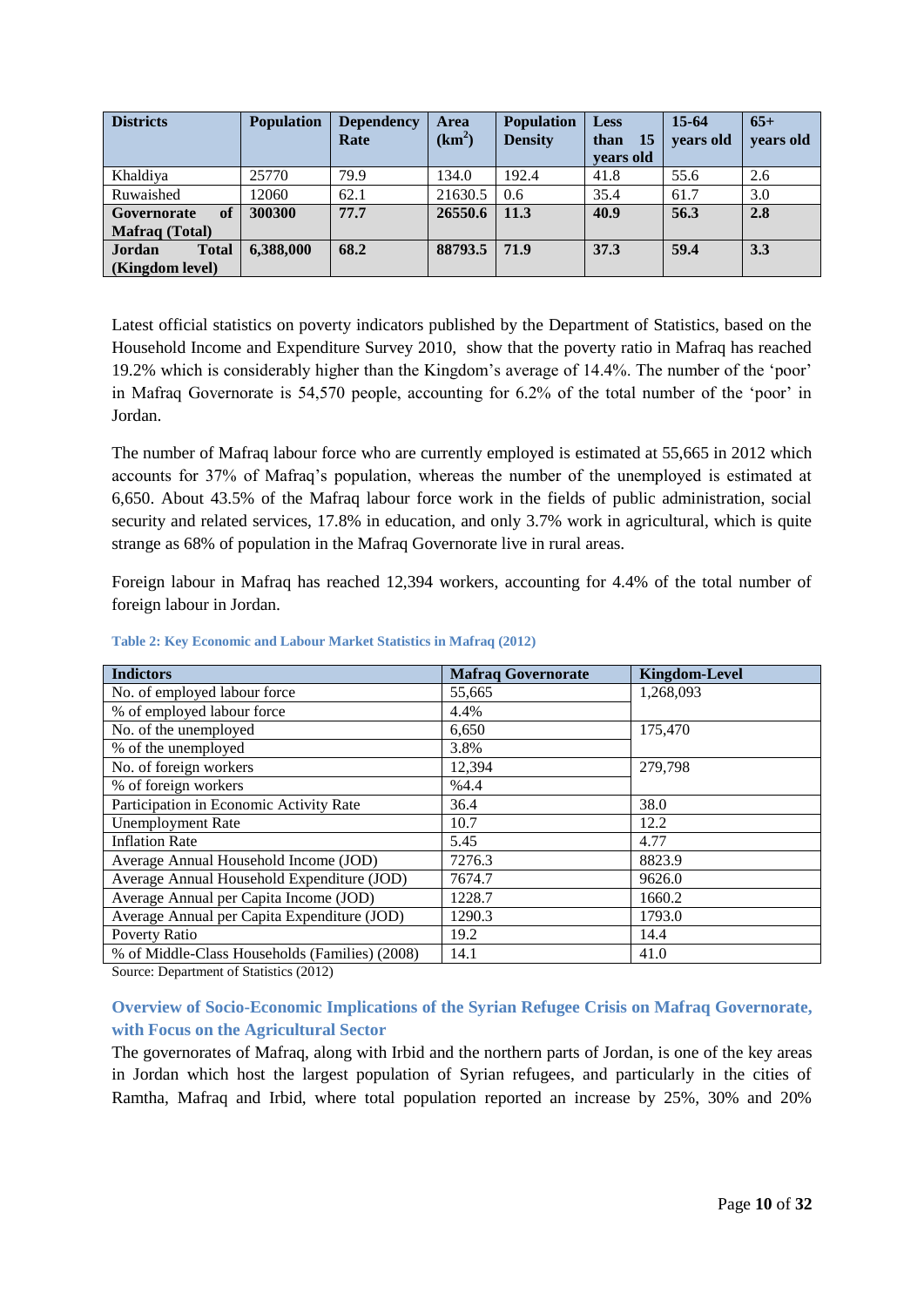respectively<sup>4</sup>. The influx of Syrian refugees to these areas over the last three years has resulted in increased demand for already limited resources (mainly water and electricity) as well as services such as education, healthcare, and sanitation. Jordan's resources in these areas have been strained to their limits.

About 55% of Syrian refugees in Jordan registered by UNCHR are under the age of 18, which means that no less than 120,000 refugees are in school age, which has resulted on an overwhelming demand for education and school overcrowding. More than half of those are located in the governorates of Irbid and Mafraq. According to UNCHR, there has been a similar overcrowding is witnessed at primary healthcare facilities in Ramtha, Irbid and Mafraq where shortages of medicine has also been witnessed. This problem is aggravated by the already low bed capacity in both Irbid and Mafraq governorates, where the number of beds per 10,000 people is as low as 11 and 8 in both governorates, respectively<sup>5</sup>.

Water resources in Mafraq governorate had been scarce even prior to the Syrian crisis, where water distribution to households was only for once or twice a week for a period of up to six hours only. UNCHR, based on meetings with officials and representatives in the Mafraq governorate, indicates that Syrian refugee communities reportedly have little understanding and application of water conservation practices, and this has also contributed to the water scarcity problem.

In terms of employment and labor market, it has been noted that Syrians have been crowding and pushing out Jordanians workers in specific sectors, such as: hospitality, retail, trade, and construction. With regards to agriculture, the situation is quite similar. However, the problem is less severe than in other sectors mainly because Jordanians do not heavily engage with production practices of the sector. Some reports point out to the issue of "the culture of shame" that states that Jordanians refrain from working in low-end occupations including those related to farming and agricultural jobs. However, field research shows that the underlying reason why Jordanians do not pursue such jobs in the agriculture sector is rather down to economic reasons, related to low wage pay offered by producers and poor working conditions, rather than socio-cultural issues. The ILO report on value chain assessment of Mafraq tomato production points out the opportunity of creating higher value adding activities to entice Jordanians to take on such jobs, and that a rapid assessment should be conducted to examine the cultural dimensions related to Jordanians' unwillingness to work in farms. In the agricultural sector, Egyptian workers, who have previously dominated the scene, have been more susceptible than Jordanians to Syrian workers influx and entry to the sector.

The agricultural sector in Jordan has characteristically been limited due to lack of human resources, with Jordanians refraining from working in the sector and the government placing restrictions on the number of foreign labour in the sector. With the influx of Syrian refugees, the situation has changed. Jordanian farm owners have been tempted to increase their tomato production as the unavailability of labour has become less of a problem since the Syrian farmers arrived.

Field research shows that Jordanian producers of tomato prefer Egyptian workers over Syrian workers in the areas of soil preparation, fertilization, seeding and growing. Interviewees mentioned that Egyptian workers remain more skilled and efficient in the early stages of agricultural production, which include soil preparation, fertilization and seeding. However, Syrian workers are more preferred

4 Source: UNCHR

<sup>&</sup>lt;sup>5</sup> Source: Ministry of Health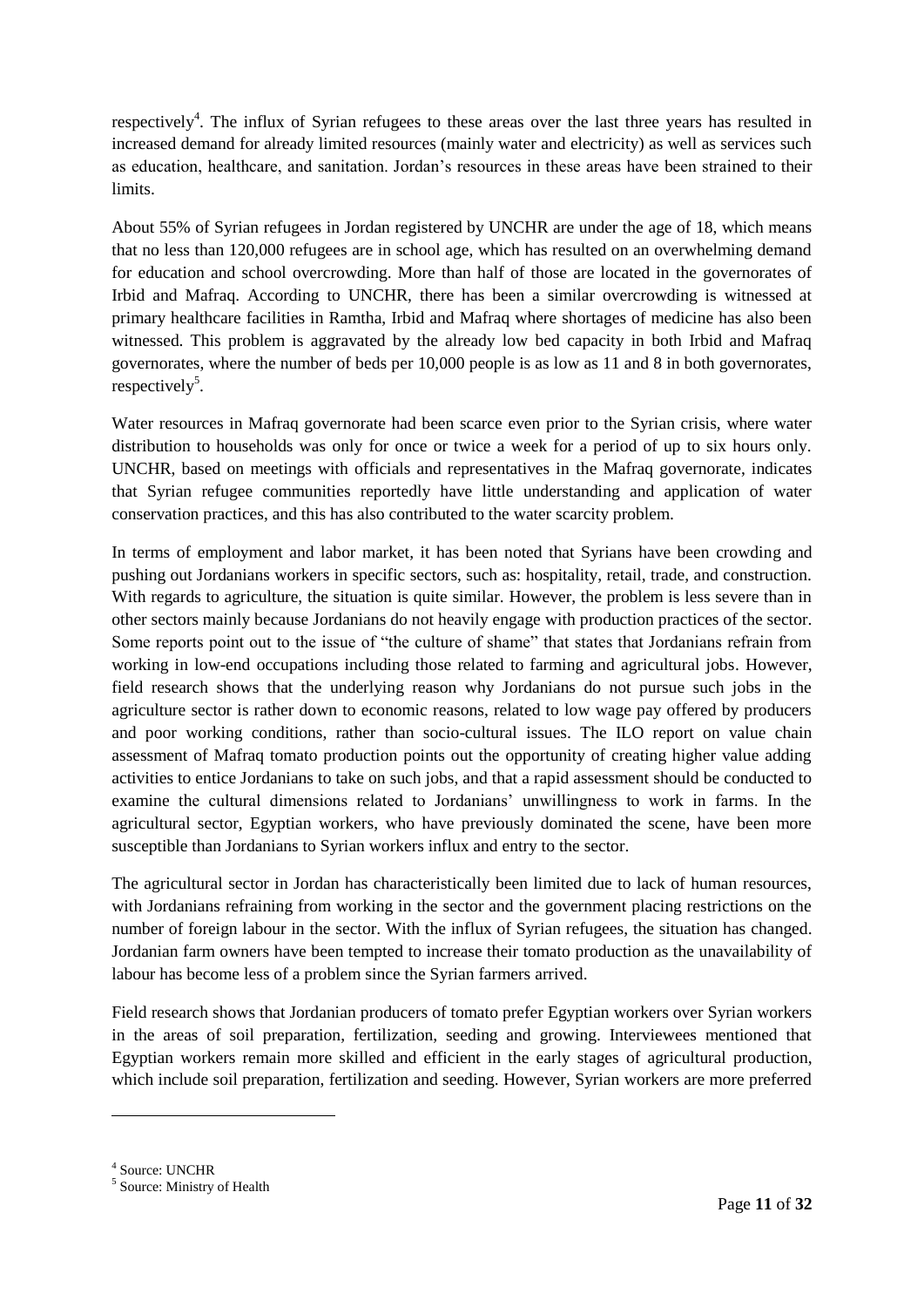in harvesting and post-harvest handling stages, which include picking and handling the harvested crop and performing crop sorting and grading processes. Syrians are deemed to be more skilled than Egyptian workers in these areas. Better quality end product has been reported recently, particularly with regards to Mafraq tomatoes, as a result of better post-harvest handling and grading processes carried out by Syrian workers.

# <span id="page-11-0"></span>**Market Analysis**

#### <span id="page-11-1"></span>**Supply Analysis**

Mafraq is considered as one of the key agricultural areas of Jordan as it represents 19% of total cultivated area in Jordan. The following table shows that Mafraq Governorate contributes 27% of Jordan's total field crops cultivated area, 17% of Jordan's total fruit trees cultivated area, and 5% of Jordan's total vegetable cultivated area. This shows the relative importance of the governorate in terms of agricultural activity.

#### <span id="page-11-3"></span>**Table 3: Cultivated Area in Mafraq**

| <b>Indicator</b>                                 | <b>Mafraq</b><br>Governorate | <b>Kingdom-Level</b> | <b>Mafraq</b><br>Governorate's<br>Percentage<br>of<br><b>Total</b><br><b>Cultivated Area in Jordan</b> |
|--------------------------------------------------|------------------------------|----------------------|--------------------------------------------------------------------------------------------------------|
| Field crops cultivated area (ha)                 | 30,230                       | 112.904              | 27%                                                                                                    |
| Fruit trees cultivated area (ha)                 | 14.152                       | 85,005               | 17%                                                                                                    |
| Vegetables cultivated area (ha)                  | 2.247                        | 42,863               | 5%                                                                                                     |
| Total cultivated area (ha)                       | 46.629                       | 240.771              | 19%                                                                                                    |
| Number of Agricultural Cooperatives <sup>®</sup> | 28                           | 284                  | 10                                                                                                     |

Source: Department of Statistics, 2011

\*Source: Jordan Cooperative Corporation

#### <span id="page-11-2"></span>**Areas, Yield and Production**

-

In Jordan tomatoes are grown as the leading vegetable crop for domestic consumption and exports. It covers about 27.5% the total vegetable cultivated area and approximately 3% of the total cultivated area in Jordan<sup>6</sup>. Tomato production is by far the highest vegetable production in Jordan at 43.4% of total vegetable production in 2012 and is followed by cucumber (9.2%), potato (8.3%), eggplant  $(7.1\%)$ , and water melon  $(6.4\%)^7$ .

According to the Department of Statistics' Agricultural Survey data, the total area under production of both greenhouse and open field tomatoes in Jordan increased from 7,656 ha in 2002 to 12,345 ha in 2012, reflecting a growth of 161% over the last 10 years. The following figure illustrates the increase of total tomato cultivated area in Jordan over the (2002-2012) period.

#### <span id="page-11-4"></span>**Table 4: Key Statistics of Jordan's Tomato Production (2008-2012)**

| <b>Crop: Tomato</b>    | <b>Level: Jordan</b> |        |        |        |        |  |
|------------------------|----------------------|--------|--------|--------|--------|--|
| <b>Statistic Items</b> | 2008                 | 2009   | 2010   | 2011   | 2012   |  |
| Cultivated Area (ha)   | 11.752               | 12.394 | 14.189 | 12.954 | 12.345 |  |

<sup>6</sup> Source: Ministry of Agriculture and Department of Statistics

<sup>&</sup>lt;sup>7</sup> Source: Department of Statistics - Agricultural Survey 2012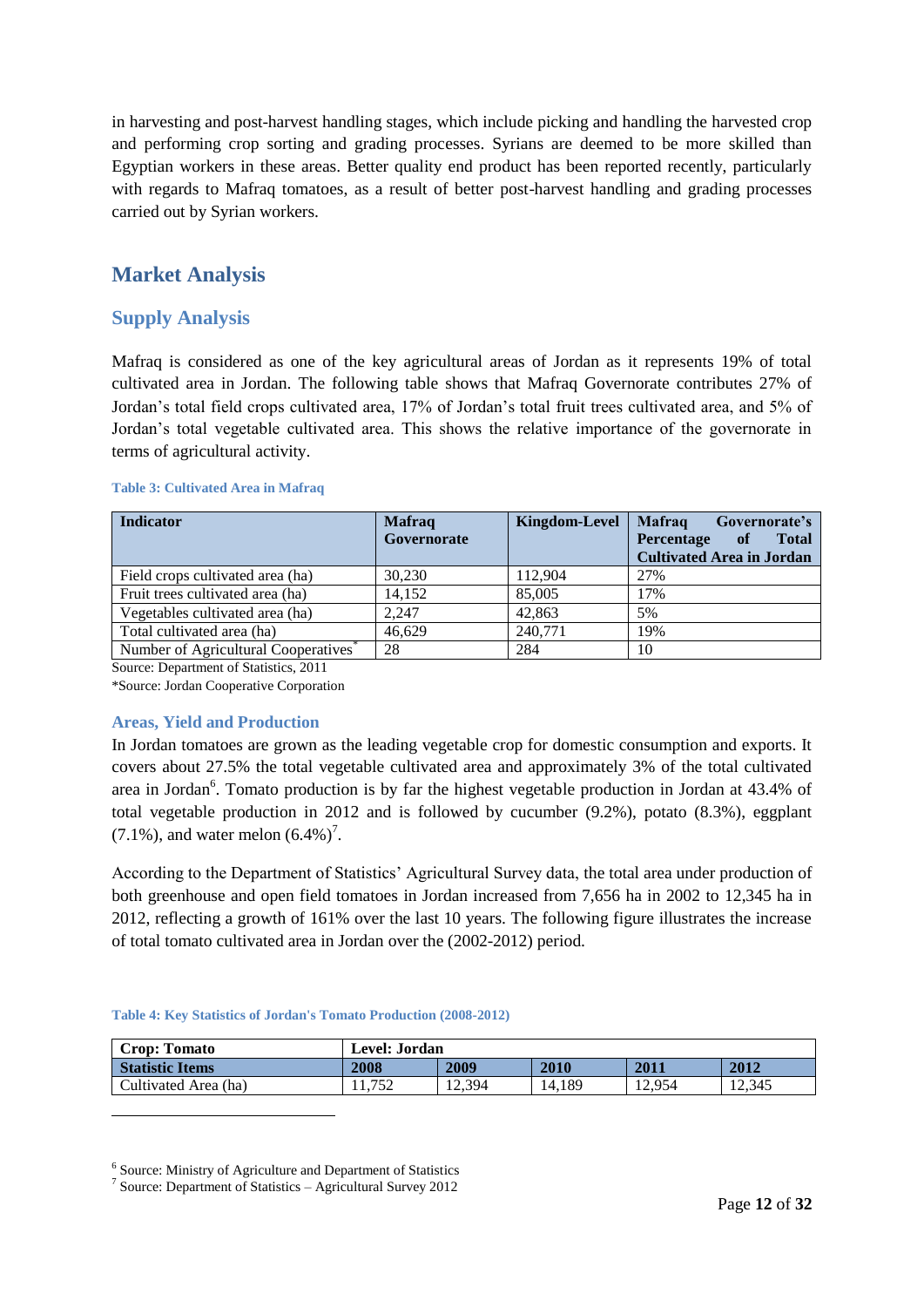| Average Yield (Ton/ha)     | .       | 52.8    | 52.0    | 60.0                             | 59.8     |
|----------------------------|---------|---------|---------|----------------------------------|----------|
| Production (Mt)            | 600.336 | 654.306 | 737,262 | $\overline{\phantom{a}}$<br>.820 | 738,227  |
| Production Growth Rate (%) |         | 9.0%    | 12.7%   | 5.5%                             | $-5.1\%$ |

Source: Department of Statistics, Agricultural Survey

The table above shows that the total tomato cultivated area in Jordan has increased from 11,752 ha in 2008 to 12,345 in 2012, reflecting a growth of approximately 5%. The average yield has also increased from 51.7 ton/ha in 2008 to a healthier yield rate of 59.8 ton/ha in 2012.

Jordan's production of tomato has undergone tremendous development in the last few years, as more investments have been in the sector to upgrade and expand production, such as the introduction of greenhouse production of tomato, mainly in Mafraq. Jordan's production of tomato has more than doubled over the last decade as shown in the figure below.





Source: Department of Statistics, Agricultural Survey

#### <span id="page-12-0"></span>**Structure of Production**

There are generally two areas where tomatoes are grown. From September to May in the Jordan Valley, and from April to August in the highlands. More information on the two regions as follows:

- **Highlands (Shafa) region** which includes Mafraq, Karak, Tafila, Ma'an and Aqaba areas and accounts for approximately 51% of the total tomato cultivated area of Jordan. Mafraq alone contributes approximately 18% of the tomato cultivated area of Jordan.
- **The Jordan valley region** which includes Northern Shuna, Dair Alla, Southern Shuna and Ghor Essafi and accounts for approximately 44% of the total tomato cultivated area of Jordan.

Tomato is also cultivated in small quantities in other regions of Jordan such as in Jarash, Ajloun, Madaba, Zarqa and Amman (these areas collectively contribute less than 5% of Jordan's production.

Tomatoes production in Mafraq is mostly open field production and lately farmers have started to grow tomatoes in Greenhouses. Over 2000 Green houses were installed in 2014 for production of Tomatoes in Mafraq, that is to mind the seasonal production gap in order to meet demand during the summer time as well as to make up for and the reduced area grown in Tomatoes in the Safi Valley south of the Dead Sea which usually starts production as early as Late November.

#### <span id="page-12-1"></span>**Inputs and Raw Materials**

Key research findings related to the first level of the value chain: input and sourcing are the following:

 **High input costs:** this includes rising costs of energy (electricity), raw materials, fertilizers, pesticides and fungicides. Many farmers have complained about the government's high taxation of input materials (such as mulch and fertilizers). High input costs is shrinking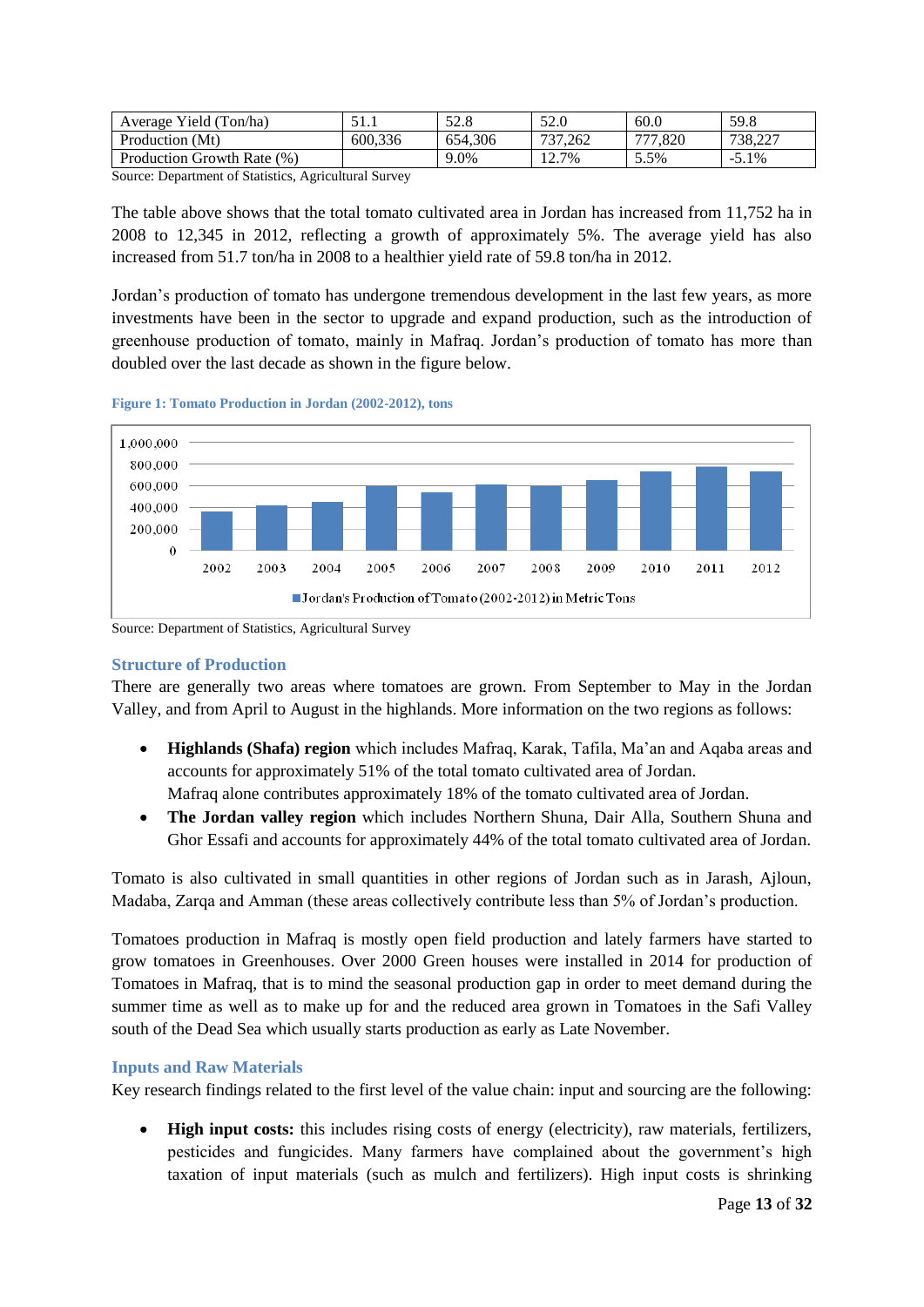farmers' profitability margins as wholesalers control pricing and is also limiting farmers' ability to expand their tomato business or introduce different tomato varieties of higher quality. In addition, there is the issue of high import tariffs and government taxation for some inputs. Although agricultural raw material are generally exempted from taxes, some farmers claim that they still get taxed for such imported items due to customs department claims that such items can be used for purposes other than agricultural production. Examples of such items include: mulch<sup>8</sup> (which is locally manufactured from primary plastic raw materials that are subject to taxation), and some types of fertilizers (as they can be used for other purposes/other industries).

- **Seedlings and other raw material quality are not carefully assessed and monitored:**  Mafraq producers of tomato do not categorize seedlings according to their origins. This is due to the fact that most farmers are not well-acquainted with different seedling characteristics according to origins and suitability to the Mafraq soil and cultivation environment, whether in open-field or greenhouse cultivation environments. Another reason is that most farmers are not really concerned with the issue of seedling quality or adequacy since they lack awareness of production differentiation factors and are content with the quality of their produce, based on their conviction that the end-customer, especially in the local market, is mostly priceoriented and does not mind the quality or characteristics of existing produce.
- **Limited use and improper application of adequate fertilizers and pesticides:** the application of fertilizers in balanced ratio not only guarantees a good crop but also maintains natural fertility of the soil. In Mafraq, tomato farmers are not applying balanced fertilization techniques mainly because they lack the technical knowledge and know-how of various fertilizers and their optimal application. In addition, there is a lack of use of water-soluble fertilizers. Growers interviewed have expressed their interest in upgrading their limited knowledge and application of fertilizers and pesticides.
- **Increasing use of irrigation water of high salinity at a high cost:** because of changes of climate in recent years and the decline of annual rainfall, Mafraq tomato farmers are increasingly depending on water wells for tomato irrigation. Such water needs to pumped from about 600 meters underground (also because is a deeply rooted crop), which requires special pumping equipment which is quite expensive to most farmers. In addition, this type water is of relatively high salinity which is affecting the quality of the Mafraq tomato produce as well as the effectiveness of some of the treatments used during the farming process.

#### <span id="page-13-0"></span>**Local Skills**

-

Despite the influx of Syrian workers into Mafraq, who are considered to be more skilled than Egyptian workers particularly in the areas of harvesting and post-harvest handling.

Farmers are accustomed to complaining about high labour wages. However, there is a shortage of labour, particularly at the skilled and semi-skilled levels. Field research shows that Mafraq farmers feel that the influx of Syrian refugees to Jordan over the last three years has not eased the labour availability problem. Rather, some farmers feel that Syrian workers have contributed to the issue of

<sup>&</sup>lt;sup>8</sup> Plastic mulch increases earliness and total yield of tomatoes. The mulch helps regulate soil moisture loss, and prevents weed growth.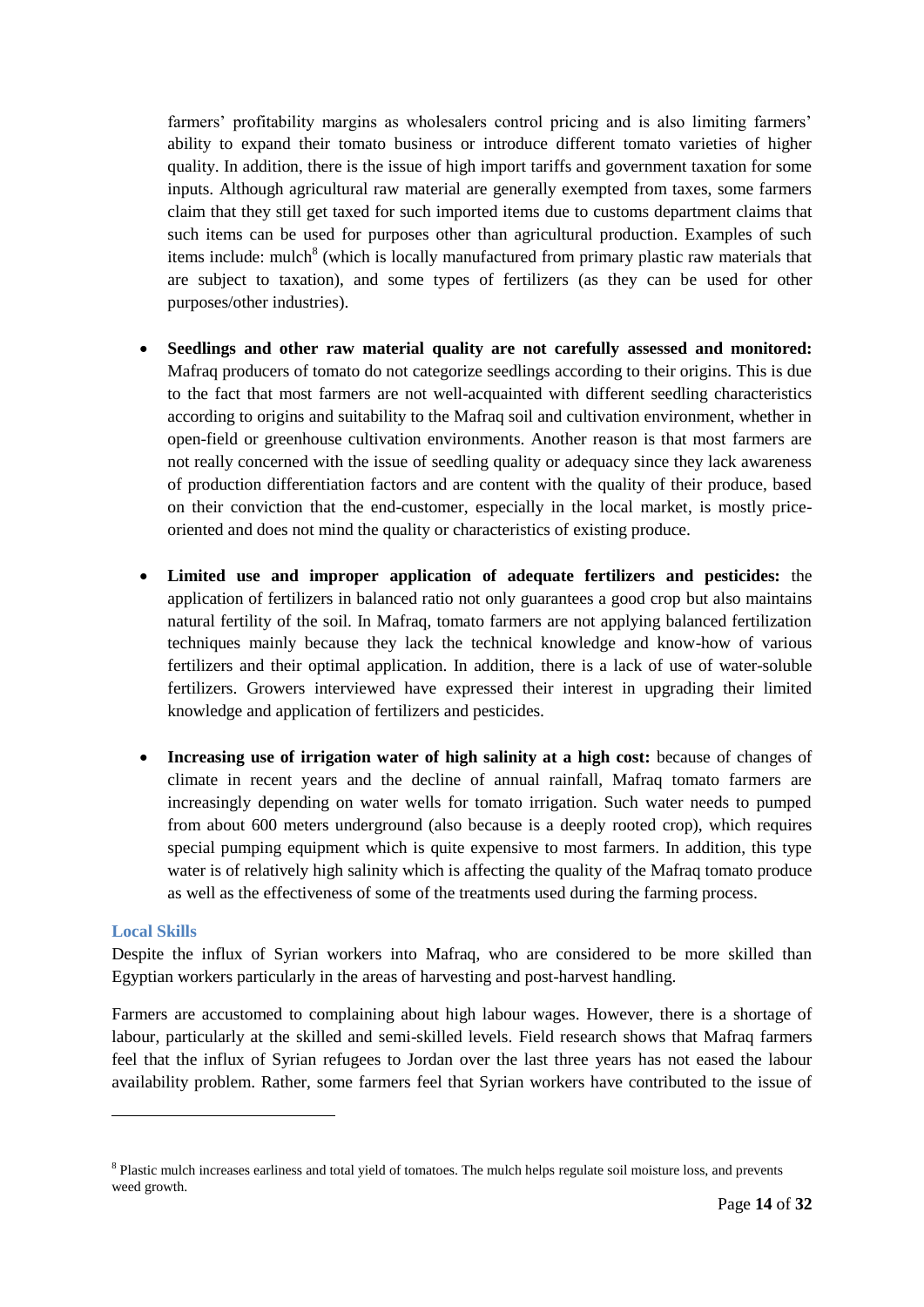workers' demands for higher wages. In addition, some farmers pointed out the impact of Syrian labour has shown only in the area of harvesting and collecting tomatoes, and that there has been no real positive impact in terms of production planning, seeding or tree growing phases of production.

#### <span id="page-14-0"></span>**Other Production and Supply Issues**

There are multiple production problems that are hindering Mafraq tomato growers from expanding their production to exploit high local and export market potential to the maximum. Key issues are:

- **Conventional production methods and preference to stick to the same product variety:** most tomato growers in Mafraq prefer to follow their current production techniques which are conventional. This is particularly evident in the growers' scepticism and lack of interest in diversifying their tomato varieties to meet specific market demand. They are generally reluctant about investing in new varieties since they lack sufficient knowledge about market potential for such varieties and they consider current tomato variety a 'safer' option, as demand for current tomatoes is guaranteed.
- **Potential for expanding production even further**: tomato production and demand statistics provided in this report, including performance of tomato exports, show that the demand for locally-grown tomatoes is high, and in some seasons it exceeds supply levels depending on export performance (as evident by consumption and export figures of the year 2011). However, during such high export years, producers often give priority to export markets and this is when production capacity issues appear. The ILO report on Mafraq tomato value chain assessment refers to current tomato production in Mafraq as being traditional and low-tech. This has been verified by field research and subject-matter experts' views. There is a sizable opportunity to expand cultivation areas and boost production levels by adopting higher yielding growing practices. Some of those recommended practices include:
	- o Use of new varieties that are suitable to the cultivation environment of Mafraq. This should result in a more efficient yield rate.
	- o A more controlled use of fertilizers and pesticides.
	- o Increased capital investment in new production technologies consistent with GlobalGAP. This would also open up new export venues for Mafraq production as it will boost market access compliance in new export markets (such as the EU).
	- o Improving planting, growing, harvesting and post-harvesting techniques.

#### <span id="page-14-1"></span>**Demand Analysis**

#### <span id="page-14-2"></span>**Domestic Consumption and International Trade**

There is no statistical data available at official data sources on the actual size of domestic consumption of tomatoes in Jordan. However, based on the Consultant's calculations of production, imports and exports, a rough estimate of domestic consumption has been arrived at in order to provide an indication of domestic demand. The following table shows the domestic consumption of table tomato in Jordan compared to imports and exports:

| <b>Commodity: Tomatoes</b>           | 2007  | 2008  | 2009  | 2010  | 2011    | 2012  |
|--------------------------------------|-------|-------|-------|-------|---------|-------|
| Production (1000 Mt)                 | 610.2 | 600.3 | 654.3 | 737.3 | 777,820 | 738.2 |
| Domestic Consumption* (1000 Mt)      | 223   | 207   | 968   | 366   | 777.385 | 320   |
| Consumption $%$ of Production $(% )$ | 37%   | 34%   | 148%  | 50%   | 100\%   | 43%   |
| Imports $(1000 \text{ Mt})$          |       |       | 460.0 |       |         |       |
| Exports $(1000 \text{ Mt})$          | 387.0 | 393.4 | 146.8 | 371.3 | 434.8   | 418.5 |

<span id="page-14-3"></span>**Table 5: Imports, Exports and Estimated Domestic Consumption of Fresh Tomatoes in Jordan (2007-2012)**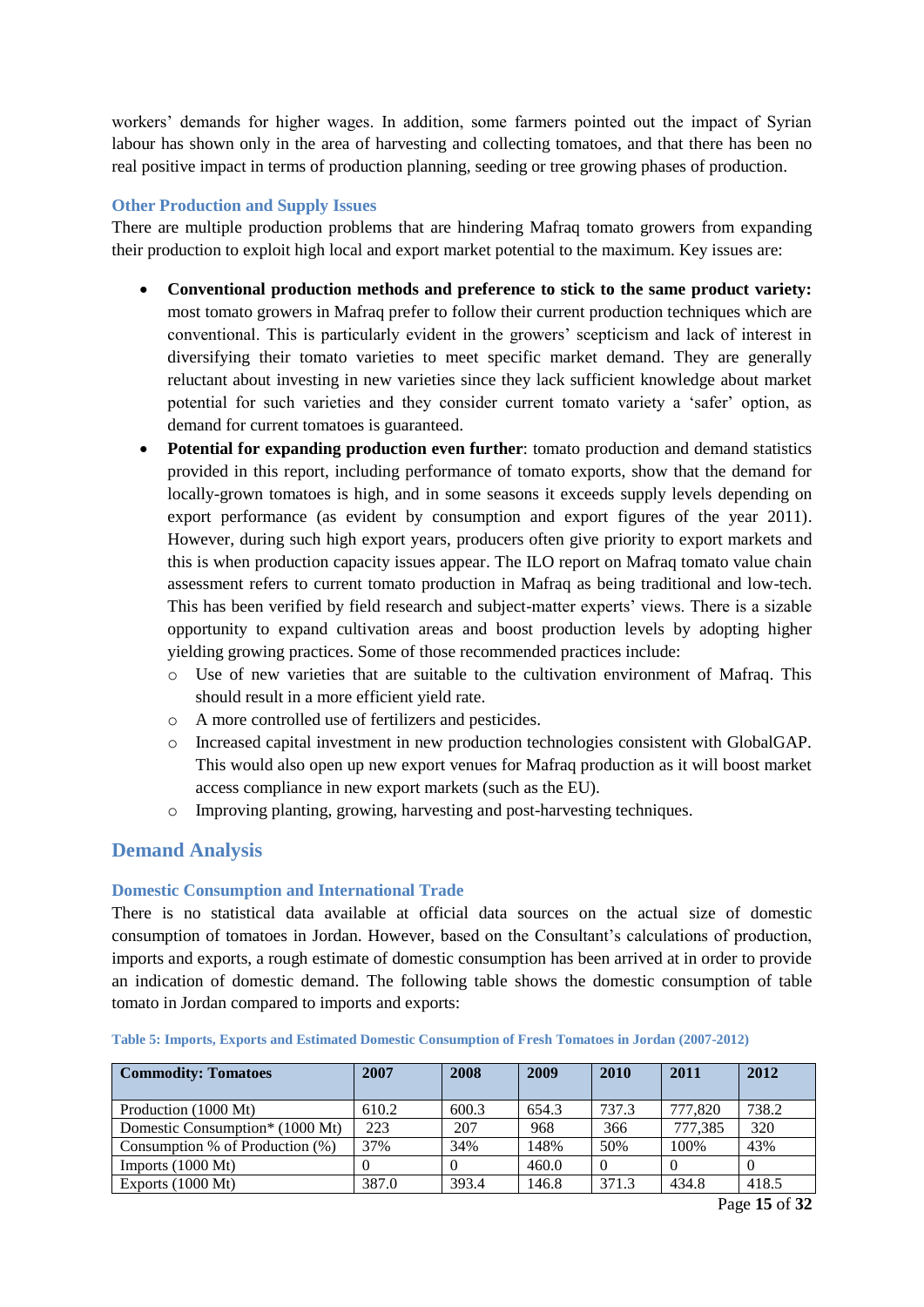| Exports % of Production $(\%)$                                | 63% | 66% | 22% | 50% | 0% | 57% |
|---------------------------------------------------------------|-----|-----|-----|-----|----|-----|
| Source: Department of Statistics'<br>Agricultural Survey 2012 |     |     |     |     |    |     |

\*Domestic consumption is based on consultant's calculations.

The table above indicates that current production levels exceed domestic consumption levels of tomato, which implies that Jordan is self-sufficient of tomato and that current production levels exceed domestic demand.

According to International Trade Centre's international trade statistics 2013, Jordan ranked fourth in terms of tomato exported quantities in 2013 behind Mexico, Spain, and Netherlands. However, Jordan ranks ninth in terms of tomato exported value behind Mexico, Netherlands, Spain, Morocco, France, Turkey, Canada and USA.





Source: International Trade Centre

#### <span id="page-15-0"></span>**Consumer Trends and Preferences**

Domestic consumption and demand for tomato is growing due to increase in population. It is very important vegetable with substantial nutritional value. Despite the increase of tomato customer price in recent years in Jordan, which has now reached JOD 0.35/KG, it is still consumed in every home in different modes, such as vegetable, salad, tomato paste, ketchup. Due to wide seasonal variations in Jordanian tomato is available throughout the year.

The ideal tomato, from the consumer's viewpoint, whether in the domestic or export markets, is one that is full size, vine ripened, unblemished, and characteristically at the red-ripe stage or anything near that stage.

#### <span id="page-15-1"></span>**Competitive Position of Mafraq Tomatoes**

#### *In the Domestic Market*

In the domestic market, there is no clear differentiation between locally-produced tomatoes based on the cultivation area, meaning that there is no clear distinction of Mafraq tomatoes and tomatoes cultivated and produced in other regions of Jordan. However, Mafraq's tomato is generally of good quality and it fairly meets local customers' preferences and demands. However, such quality can be further enhanced and shelf-life prolonged by adopting improved harvesting and post-harvest handling practices.

Mafraq tomatoes is generally in pole position to dominate the domestic market during September, October and November when Mafraq tomatoes faces minimal competition from other regions in Jordan, as Mafraq is the only region which produces tomato during these three months of the year.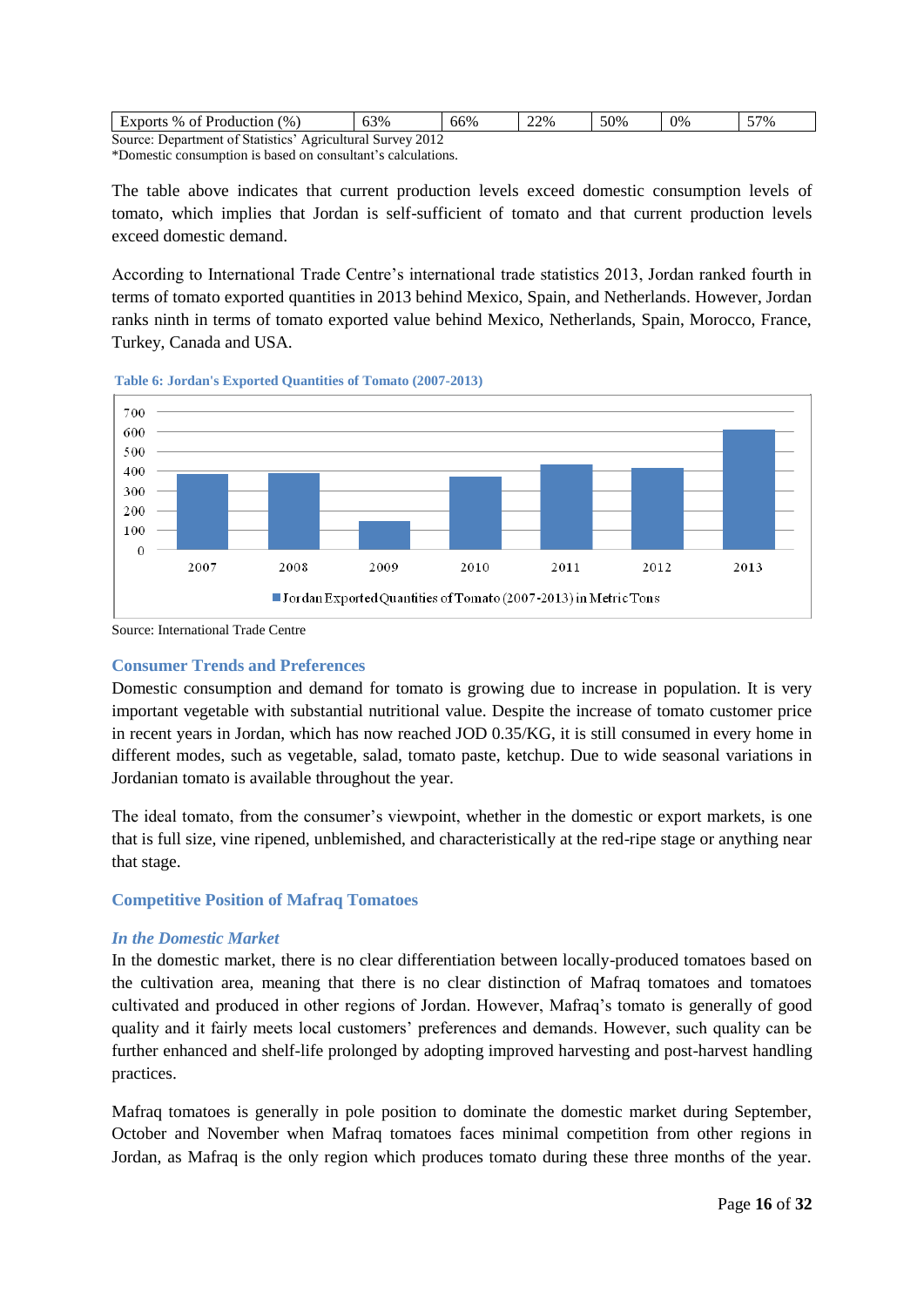Usually the prices of tomato go up during this period of the year due to the Mafraq tomatoes neardomination of the market.



#### <span id="page-16-0"></span>**Figure 2: Tomato Production Calendar in Jordan**

The first production of Tomatoes come from south of the dead sea Mazra'a and Safi valley areas, followed by Central valley north of the dead Sea, then the northern valley which tends to be cooler and therefore production can last till June, Followed by Shafa production which starts mid-May and can last till Late December overlapping with production from Safi and Greigara.

#### *In Export Markets*

The main export markets for Mafraq tomatos are the GCC markets, particularly UAE and Saudi Arabia. Mafraq tomatoes are positioned in these markets as a relatively low-priced tomato compared to the competition. For example, Tunisian tomatoes are more than five times higher in price than Jordanian tomato sold in UAE, with no apparent justification with regards to quality or quality.

The main reason why Jordanian tomatoes are so lowly-priced in the regional export markets is down to three main reasons:

- 1. Jordan tomatoes are not graded or selected according to color and size before they are exported, and usually the grading of Jordanian tomatoes is done by importers, who are usually based in Dubai
- 2. Comparatively low shipping and transportation costs of Jordanian tomatoes because of Jordan's geographic proximity to those markets.
- 3. Jordan's tomatoes generally have a low shelf-life because of several reasons, mainly choosing improper timing of crop picking, lack of pre-cooling and proper post-harvest handling facilities, improper packaging as well as poor post-handling practices which all affect the tomatoe's quality, ripeness, firmness and consequently shelf-life.

Jordan tomatoes including Mafraq-cultivated tomatoes should maintain its price-based competitive advantage in regional export markets. However, there is a room to increase profit margins of producers and exporters by adding value through grading and sorting tomatoes prior to exports. This will increase profit margins as Jordanian producers as well as exporters will be in a much better bargaining position with regional importers to ask for a better price that would still be competitive. Just by sorting and grading its tomatoes, Jordan can easily double or triple its export prices and yet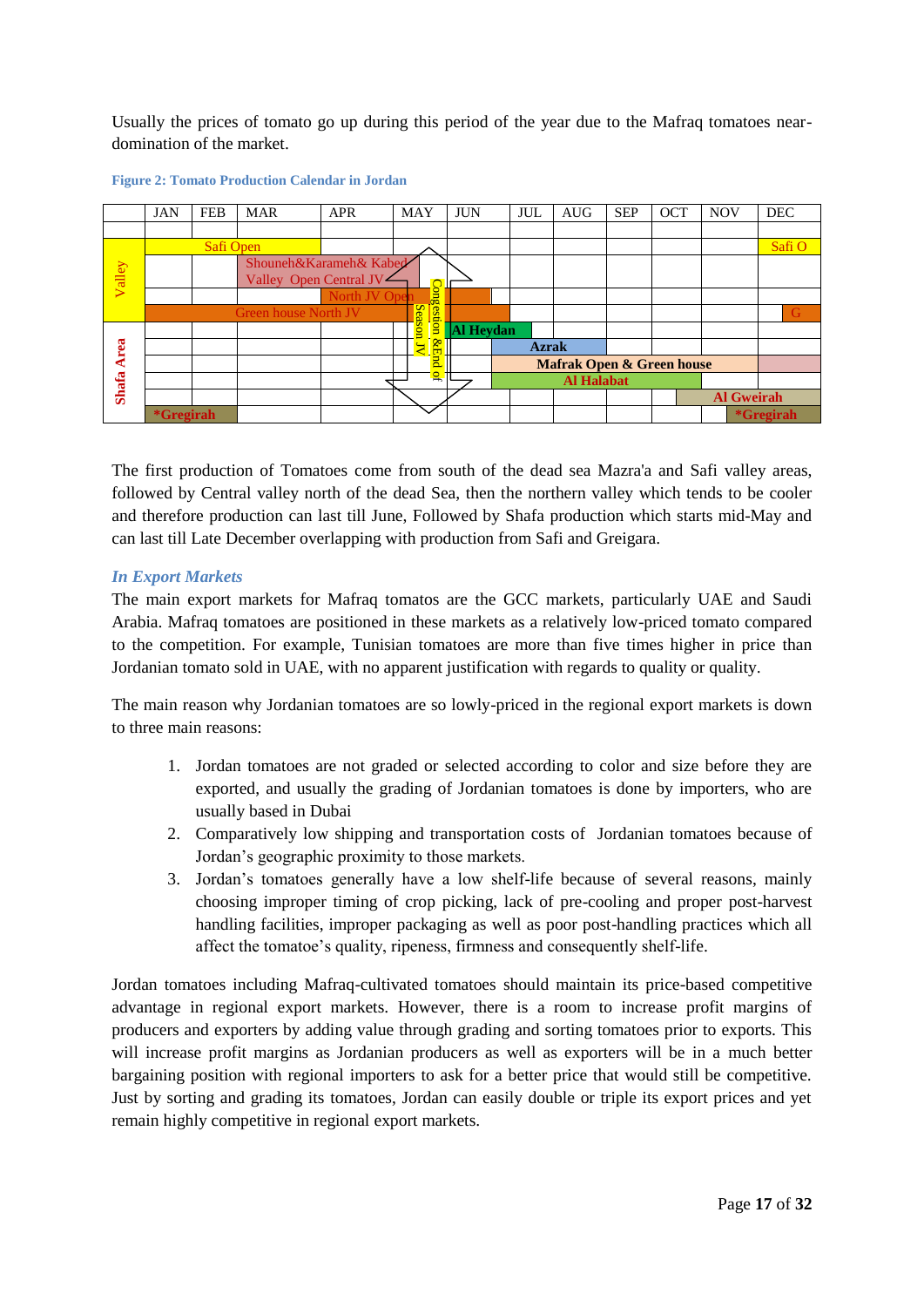A practical experience has been practiced by one Jordanian tomato producer and exporter in May 2013, when the Jordanian company sorted tomatoes were sold at prices that varied between 5.0-7.0 AED, compared to 2.5-3.5 AED that they used to sell their unsorted tomatoes to UAE.

Below are pictures of Tomatoes on the shelf in one of the hyper markets in Dubai, Prices vary from 3.7 AED for the open field Indian – 14.00 AED for Green house Tunisian Tomatoes.

| <b>Top Exporters</b>                                                                                                                                                                                             | World          | <b>Exported</b>                            | <b>Top Export Markets (2013)</b> |                |                |               |                                      |
|------------------------------------------------------------------------------------------------------------------------------------------------------------------------------------------------------------------|----------------|--------------------------------------------|----------------------------------|----------------|----------------|---------------|--------------------------------------|
| of Tomato                                                                                                                                                                                                        | Rank<br>(2013) | <b>Ouantities</b><br>in $Mt'000$<br>(2013) | First                            | <b>Second</b>  | <b>Third</b>   | <b>Fourth</b> | Fifth                                |
| Mexico                                                                                                                                                                                                           |                | 1,535                                      | <b>USA</b>                       | Canada         | El<br>Salvador | Panama        | Netherlands<br>& Japan               |
| Spain                                                                                                                                                                                                            | 2              | 1.004                                      | Germany                          | France         | U <sub>K</sub> | Netherlands   | Poland                               |
| Netherlands                                                                                                                                                                                                      | 3              | 1,002                                      | Germany                          | $_{\rm{UK}}$   | Sweden         | Italy         | Poland,<br>France $\&$<br>Czech Rep. |
| Jordan                                                                                                                                                                                                           | 4              | 611.5                                      | Saudi<br>Arabia                  | <b>UAE</b>     | Iraq           | Kuwait        | Syria &<br>Oatar                     |
| Turkey                                                                                                                                                                                                           | 5              | 483.3                                      | Russia                           | Ukraine        | Bulgaria       | Iraq          | Saudi<br>Arabia                      |
| Morocco<br>$\mathcal{C}_{\text{current}}$ , Let $\mathcal{C}_{\text{test}}$ and $\mathcal{C}_{\text{test}}$ and $\mathcal{C}_{\text{test}}$ is a set of $\mathcal{C}(\mathcal{C})$ of $\mathcal{C}(\mathcal{C})$ | 6              | France                                     | Russia                           | U <sub>K</sub> | Spain          | Netherlands   | Mauritania                           |

<span id="page-17-0"></span>**Table 7: Top Exporters of Tomato (2013)**

Source: International Trade Centre calculations based on UNCOMTRADE data

The table above lists the top five exporting countries of tomato in 2013 according to ITC estimates based on UNCOMTRADE data. The table shows that Jordan is in pole position to dominate the Saudi and rest of GCC markets due to its geographic proximity as well as current production and export performance to those markets. The Russian and Eastern European countries are being dominated by Turkish tomatoes, whereas Spain and Morocco are dominating the Western European markets, with the Netherlands and Belgium a trade distribution hub to Western EU countries as well as Germany and Central EU countries. Mexico is the main exporter to the US and Canadian markets.

The table below shows the top five importing countries of tomato in 2013. The table shows that Saudi Arabia represents a big potential market for tomatoes as it ranks sixth in terms of imported quantities. However, it is noteworthy to mention that Jordan's largest export market, Saudi Arabia, has Syria and Turkey as its main import sources of fresh tomatoes. This is despite that Jordan exports higher quantities of tomato than both Turkey and Syria, and enjoys a better geographic advantage. The main reason apparently is that Jordanian exports of tomato are also focused on the UAE and Iraqi which is spreading exported quantities thin.

| <b>Top</b>                                      | World                       | <b>Imported</b>                            | <b>Top Import Sources (2013)</b> |               |              |                       |                               |
|-------------------------------------------------|-----------------------------|--------------------------------------------|----------------------------------|---------------|--------------|-----------------------|-------------------------------|
| <b>Importers</b><br>of Fresh<br><b>Tomatoes</b> | Rank<br>(2013)              | <b>Quantities</b><br>in $Mt'000$<br>(2013) | <b>First</b>                     | <b>Second</b> | <b>Third</b> | <b>Fourth</b>         | Fifth                         |
| <b>USA</b>                                      |                             | 1,537                                      | Mexico                           | Canada        | Guatemala    | Dominican<br>Republic | <b>Netherlands</b>            |
| Russia                                          | $\mathcal{D}_{\mathcal{L}}$ | 852.5                                      | Turkey                           | China         | Netherlands  | Morocco               | Spain                         |
| Germany                                         | 3                           | 739.4                                      | <b>Netherlands</b>               | Spain         | Belgium      | Morocco               | Italy $&$<br>France           |
| France                                          | 4                           | 558.4                                      | Morocco                          | Spain         | Belgium      | <b>Netherlands</b>    | Tunisia,<br>France &<br>Italy |

<span id="page-17-1"></span>**Table 8: Top Importers of Fresh Tomatoes (2013)**

Page **18** of **32**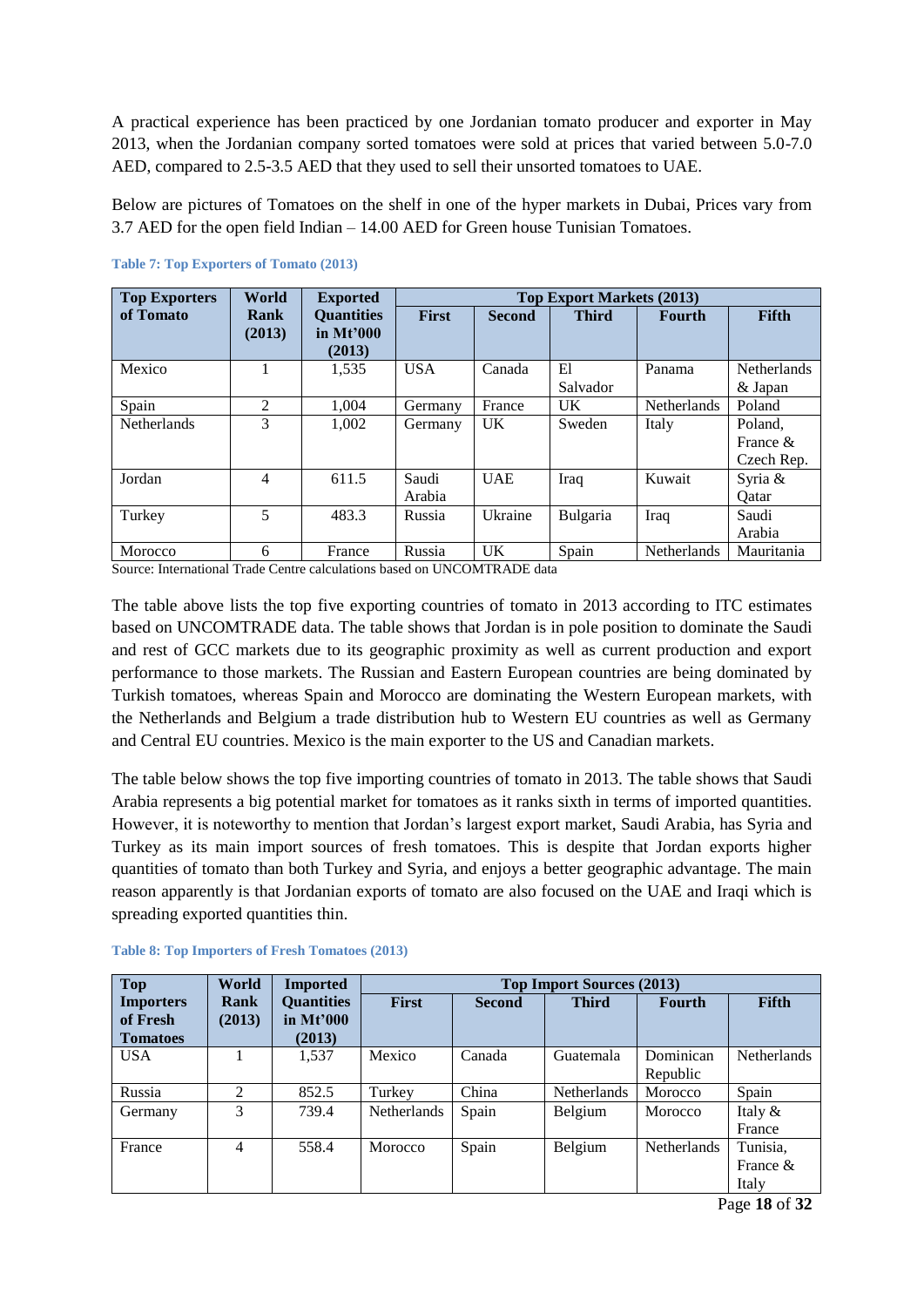| UK         | ς  | 443.0 | Netherlands | Spain       | Morocco | Germany    | France $\&$ |
|------------|----|-------|-------------|-------------|---------|------------|-------------|
|            |    |       |             |             |         |            | Italy       |
| Saudi      | 6  | 290.1 | Syria       | Turkey      | Jordan  | India      | Egypt       |
| Arabia     |    |       |             |             |         |            |             |
| Pakistan   |    | 265.4 | India       | Afghanistan | Iran    | <b>UAE</b> | Indonesia   |
| <b>UAE</b> | 10 | 103.5 | Jordan      | Syria       | Oman    | India      | Saudi       |
|            |    |       |             |             |         |            | Arabia &    |
|            |    |       |             |             |         |            | Lebanon     |
| Iraq       | 16 | 104.1 | Jordan      | Turkey      | Egypt   | Oman       | Albania     |

Source: International Trade Centre calculations based on UNCOMTRADE data

Jordan has an excellent opportunity to expand its exports to the three key regional markets of Saudi Arabia, UAE and Iraq.

#### <span id="page-18-0"></span>**Assessment of Marketing Practices**

Sales and marketing have characteristically been an area where a lot of improvement can be made to Jordanian agriculture in general, and Mafraq tomato production is no exception. A number of challenges persist and are manifested by growers' general lack of knowledge of market trends, characteristics of new product varieties, negligence or lack of awareness of demand for potentiallymarketable by products, as well as pricing, promotion and distribution related marketing challenges. This subsection overviews those challenges according to the Marketing Mix (4Ps) framework.

#### *Product*

#### Product Varieties and By-Products

Improving performance of planted varieties is needed to reach the full performance potential of planted varieties. Farmers are unfamiliar with the varieties they plant and how they perform and sometimes fail to achieve the full production potential of the variety. As mentioned previously, farmers lack knowledge and as a result, the interest, in introducing new seedlings to produce new product varieties and this requires raising their awareness and exposing them to market potential.

In terms of product variety, there is a market opportunity in introducing and expanding Mafraq's tomato production of the following new product varieties: **Cluster Tomatoes, Cherry Tomatoes and Organic Tomato**

In terms of by-products, there is a market opportunity in expanding Mafraq's production of the following by-products: sundried tomato and processed tomato paste. Desk research shows that Jordan is under-producing sundried tomatoes as it relies more heavily on importing this product. The ILO report on Mafraq Tomato Production Value Chain Assessment states that Jordan's local production of sun-dried tomatoes in 2010 was only 183 tons, compared to an imported 281 tons of sun-dried tomatoes in the same year. The following figure illustrates Jordan's production, exports and imports of sun-dried tomatoes:



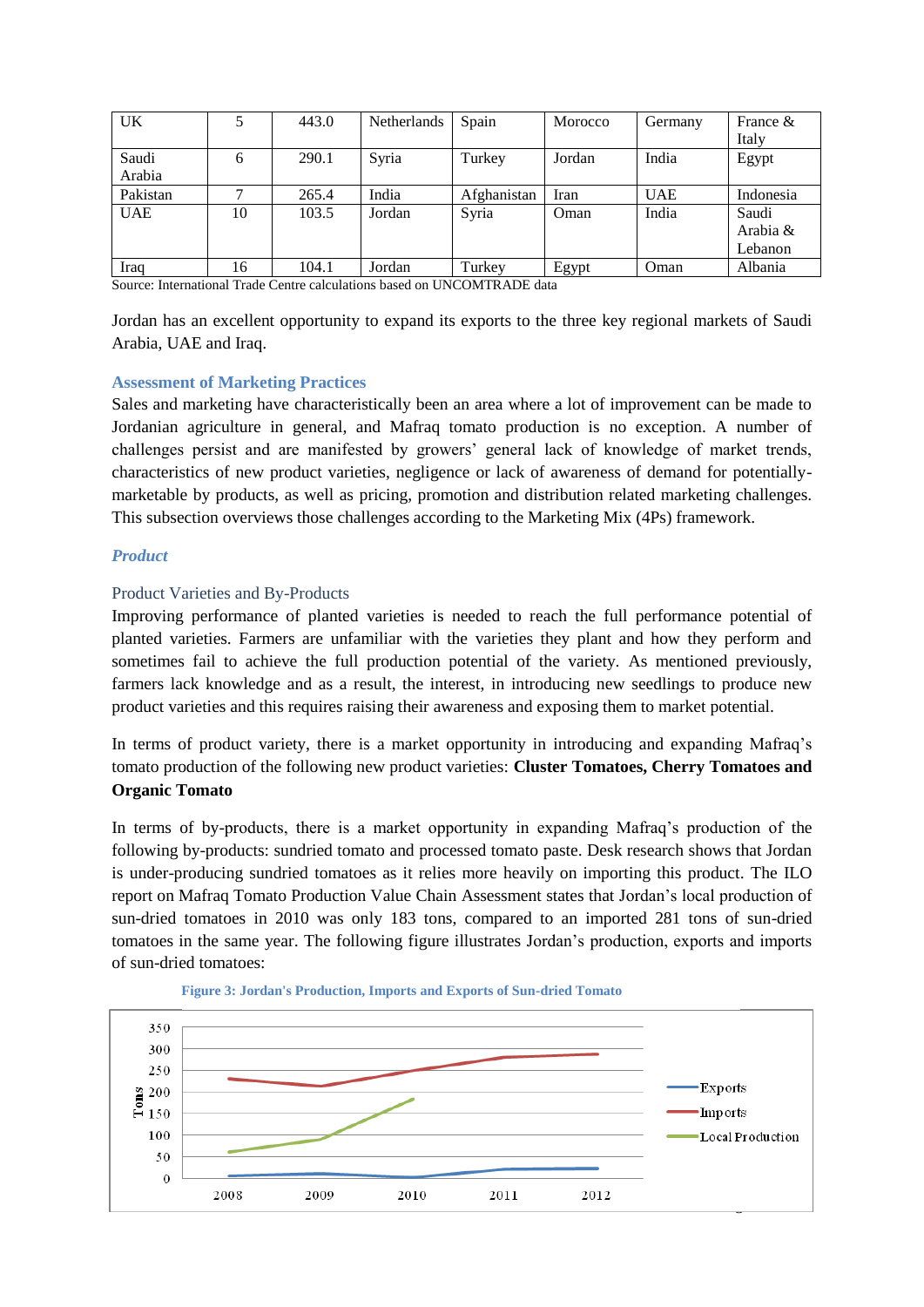Source: ILO, Mafraq Tomato Production Value Chain Assessment Report based on UNCOMTRADE and Department of Statistics data

The same observation applied to tomato paste. Jordan's local production of tomato paste in 2010 was 12,465 tons, compared to imports in the same year of 7,614 tons of tomato paste. Jordan exports 35% of tomato paste to Palestine, 26% to Saudi Arabia and 17% to Lebanon. Jordan imports 60% of tomato paste from China followed by 26% from Syria. The following figure illustrates Jordan's production, exports and imports of tomato paste<sup>9</sup>.

<span id="page-19-0"></span>



Source: ILO, Mafraq Tomato Production Value Chain Assessment Report based on UNCOMTRADE and Department of Statistics data

This shows that there is a real opportunity in expanding production of both by-products: sun-dried tomatoes and tomato paste.

#### **Quality**

-

The quality of Mafraq tomato varieties is considered to be of good quality compared to tomato varieties produced in other parts of Jordan, because the crop receives good quality water and a considerable amount of temperature. However, this quality deteriorates when the end product reaches the customer whether in the domestic or export markets. Means of transportation, packaging, harvesting procedures, maturation at harvest, climatic conditions, and many others variables affect the quality and post-harvest life of Mafraq tomatos. In addition, there are incidences of visible defects due to unbalanced fertilization and pesticide use which results in poor quality of fresh tomatoes (green middle, cracked). The key issues that lead to deterioration of the Mafraq tomato quality include the following:

 **Poor harvesting and post-harvest handling and transportation practices** are degrading the quality of Mafraq tomatoes: Proper harvest management makes it possible to have a higher yield return. Tomatoes may be harvested at the mature green stage, semi-ripe or fully ripe, depending on marketing requirements. They are very perishable and subject to surface and internal damage, and must be handled accordingly. Tomatoes are sensitive to chilling

<sup>&</sup>lt;sup>9</sup> Source: ILO, Mafraq Tomato Production Value Chain Assessment Report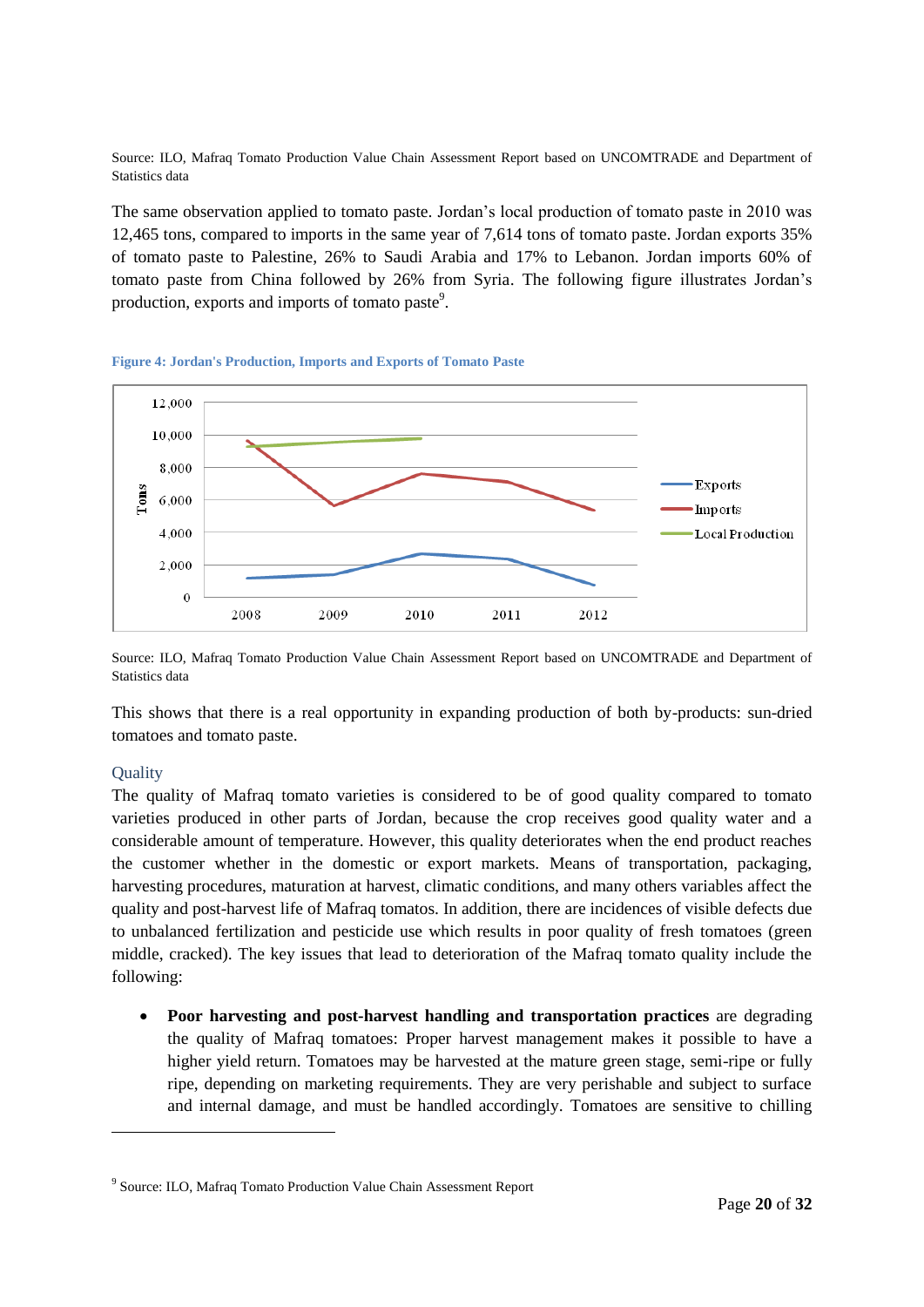injury, with varying degrees of intensity depending on the maturity of the fruit. Proper temperature management for ripening and storage are critical to maintain quality. In Mafraq, workers follow traditional and poor harvesting and post-harvest practices. Such practices include:

- o Lack of tomato grading practices: farmers in Mafraq have grown accustomed of ignoring the vital importance of grading. Not only would grading add substantial value to farmers, wholesale traders and exporters, but also it would enhance the quality of the tomato produce. Since Mafraq farmers do not grade their harvested tomatoes, packing of mechanically injured or fungus infested contributes to the deterioration of the tomato quality.
- o Inconsistent tomato harvesting practices which often lead to compromising the crop quality and even causes some losses in picked quantities. In addition, workers often harvest tomatoes at the wrong time of the day when the temperature is highest, and leave collected tomatoes on the ground and exposed to high temperature, which affects the crop tenacity and makes it become very soft and less appealing to the end consumer.
- o Picking time of tomatoes: The time of picking is considered the most important factor in post-harvest losses as well as deterioration of quality. Many Mafraq tomato farmers choose to harvest tomatoes at the wrong time of the day when the temperature is high which also exposes the harvested tomato to high temperature which affects tenacity and causes tomatoes to soften.
- o Inadequate packing and packaging affects product quality: the vast majority of Mafraq tomato farmers pack their harvested tomatoes in wooden or polystyrene boxes. In this type of package, the tomatoes are placed randomly and the boxes are stacked during harvest, transport and distribution to the consumer. This handling leads to deterioration of quality and consequently quantitative and qualitative losses. Generally, container-packing is considered ideal for packing fruits or vegetables because these are easy to handle, provide good protection from mechanical damage, have adequate ventilation and convenient for merchandising. For local wholesale markets tomatoes can be packed in wooden boxes or other traditional crates assuring careful handling.

All of the above is causing limited shelf-life of the Mafraq tomatoes. Planting the right varieties (for example, varieties with more firmness) would also extend the product shelf life, along with upgrading post-harvest practices (i.e. efficient and effective picking, proper packaging) and facilities (i.e. precooling and proper storage facilities).

#### Branding

Mafraq tomato production lacks any effective or systematic branding that would help consumers, whether local or international, recognize the Mafraq tomatoes. This is mainly due to the fact the sector is fragmented into small-scaled farmers who lack effective marketing organization, representation and coordination. There have been no real national initiatives to launch an effective, unified branding for Mafraq tomatoes.

#### Packaging and Labelling

Packaging of Mafraq tomatoes is mainly used for transporting the product to the retailers. The poor quality carton and polystyrene boxes used by the producers frequently lose their firmness and collapse as a result of condensation when tomatoes are transported in lorry trucks without refrigeration.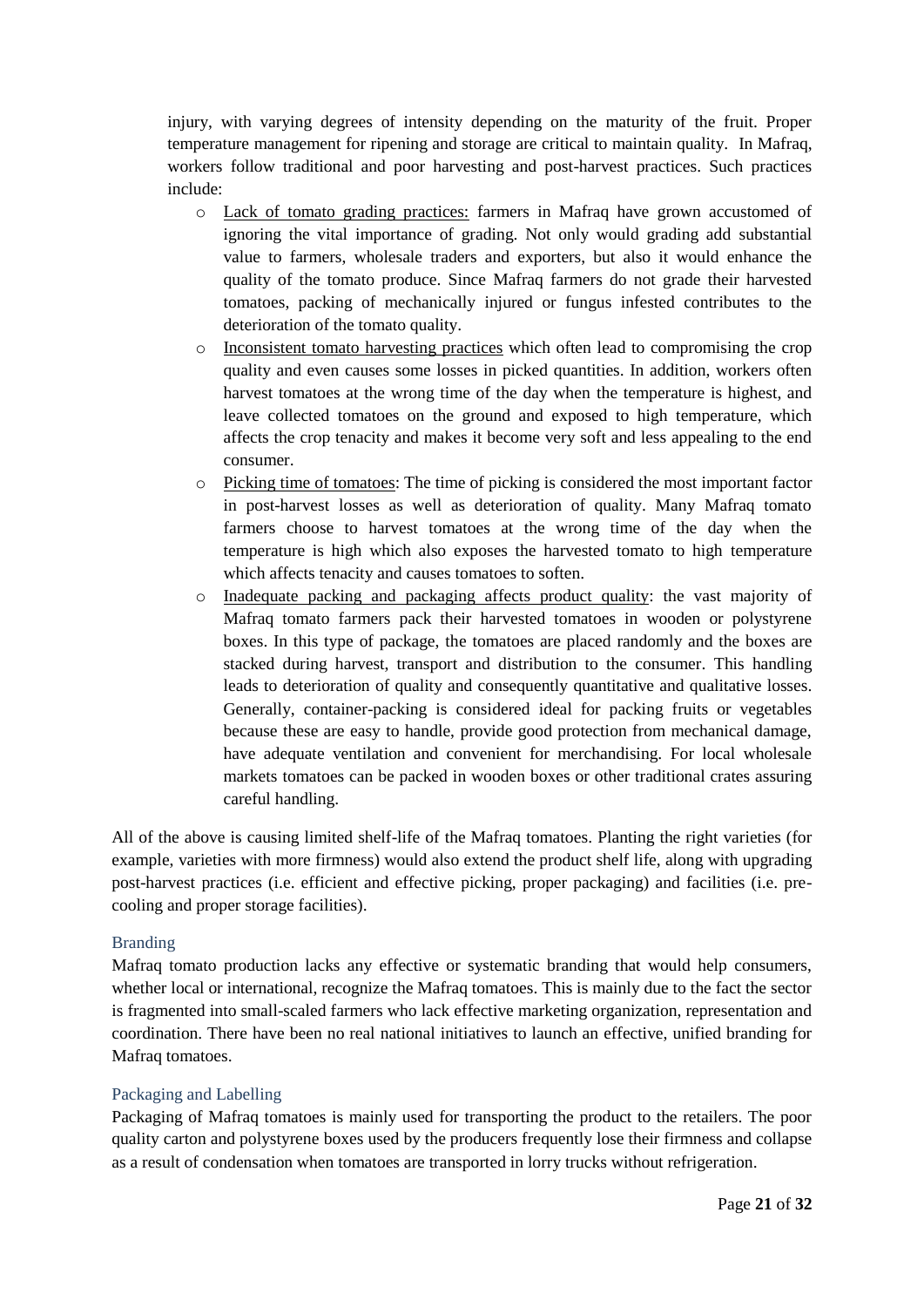More appropriately, immature tomatoes should be packaged in cartons, two-layer flats and wirestrapped crates. Ripe tomatoes are usually packaged in cartons, tray packs; three-layer stacked trays, and loose packs. One of the standard packs is the seven-ply 30 cm  $\times$  25 cm  $\times$  30 cm Corrugated Fibre Board box of 10 kg capacity. These boxes feature internal paper pieces as cushioning material to limit bruising and can be stacked in direct proportion to the listed Edge Crush Test (ECT). ECT measures the board's resistance to vertical crushing, with continued emphasis on reducing linerboard weights; ECT is becoming the key determinant of quality packaging worldwide and this would significantly enhance the quality and marketability of Jordanian tomato in export markets.

One of the key market access requirements in advanced export markets, such as the EU, is that tomatoes should be packed in compliance with the Recommended International Code of Practice for Packaging and Transport of Fresh Fruit and Vegetables (CAC/RCP 44-1995). Refer to the FAO website (http://www.fao.org/ag/agn/CDfruits\_en/others/docs/CAC-RCP44-1995.PDF). The standards include:

• Tomatoes must be packed in such a way as to protect the produce properly. The materials used inside the package must be new, clean, and of a quality such as to avoid causing any external or internal damage to the produce. The use of materials, particularly of paper or stamps bearing trade specifications is allowed, provided the printing or labelling has been done with non-toxic ink or glue $^{10}$ .

#### *Price*

-

Due to the fact that the sector is fragmented into a large number of small-scale farmers and producers, and that there is no effective representation of tomato farmers in Mafraq, prices are controlled to a large extent by wholesale traders and exporters.

There is no clear pricing strategy for Mafraq tomatoes in the domestic or export markets. Prices are usually dictated by two main factors:

- Bargaining prowessp of the wholesale traders and exporters
- Seasonality of the product. Tomato in Jordan is produced throughout the year but different areas produce tomato in different seasons during the year. However, during the summer period (starting June until end of August), prices go down because of the overlap in tomato production among different producing areas such as the Jordan valley and Mafraq. During this period, tomatoes enter the wholesale markets in abundance and as the supply increased, prices go down. However, prices start to go up again in autumn and winter. This price pattern of tomatoes in Jordan has been almost the same for the last 20 years, with the exception of few years where prices recorded odd deviation from their norms.

| Quantity entered to the wholesale market 2004-2007 |                                    |
|----------------------------------------------------|------------------------------------|
|                                                    | The graph shows the fluctuation of |
|                                                    | Quantity entering the Amman        |
|                                                    | Wholesale markets during the       |
|                                                    | years 2004-2007.                   |

<sup>&</sup>lt;sup>10</sup> Source: International Code of Practice for Packaging and Transport of Fresh Fruit and Vegetables (CAC/RCP 44-1995). Refer to the FAO website (http://www.fao.org/ag/agn/CDfruits\_en/others/docs/CAC-RCP44-1995.PDF).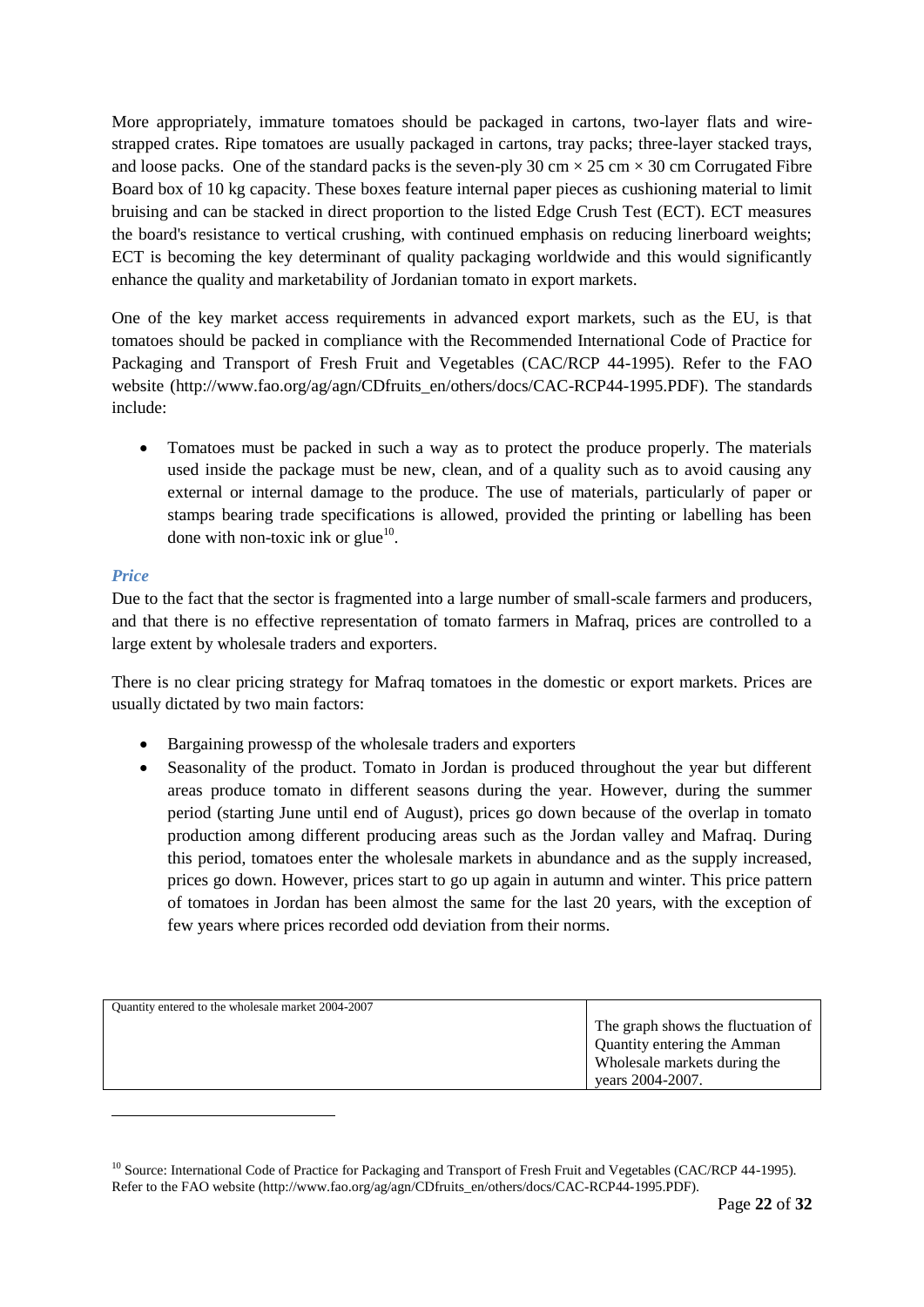



| Price fluctuations of       |
|-----------------------------|
| tomatoes for the year 2010- |
| 2014. The years $2010 \&$   |
| 2011 had increase in prices |
| in the month of Sep Oct, in |
| the 2012 $& 2013$ the       |
| increase of prices Sep $\&$ |
| Aug. All prices start to    |
| increase in Dec.            |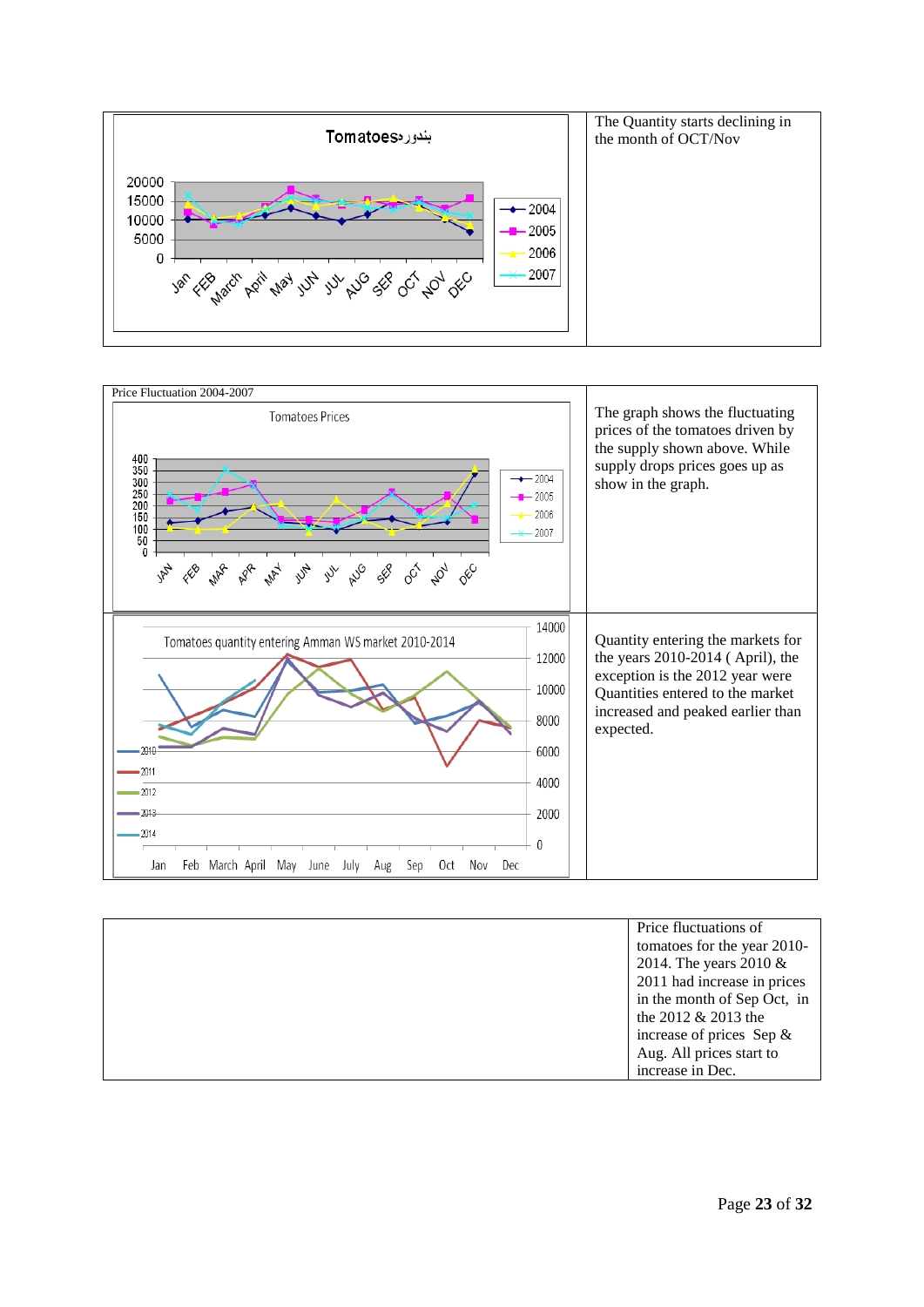





#### *Promotion*

There are hardly any promotional efforts done by tomato producers in Mafraq. This is mainly due to:

 Lack of marketing awareness of farmers as well as traders and retailers: as a result of a general lack of marketing and promotional know-how, the tomato farming base is made by subsistence farming and is typically not perceived as businesses but as mere agriculture production units.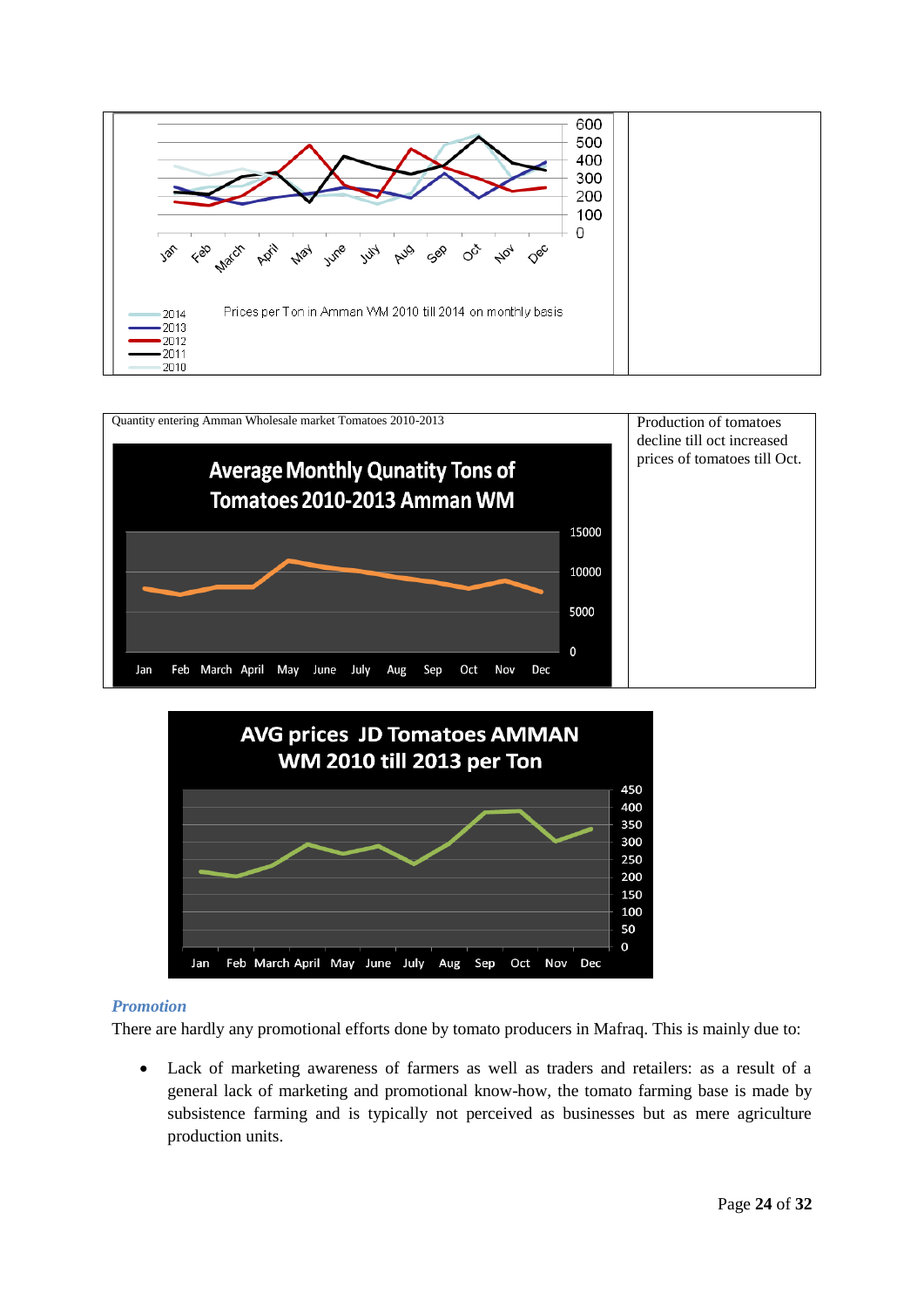Fragmentation of farmers and lack of joint marketing collaboration between farmers: in light of farmer fragmentation and lack of any marketing body that takes charge of marketing activities of Mafraq tomatoes,

#### *Distribution Channels*

Tomatoes are usually distributed to wholesale markets. There are three main wholesale markets which are located in: Amman, Irbid and Zarqa. There is no reliable data on the distributed quantities and the share of each distribution channel. However, in qualitative terms, the majority of tomatoes are distributed in wholesale markets.



The figure above shows that distribution channels usually follow the following routes:

- 1. **Farmers to wholesalers** (wholesale markets) to retailers to consumers.
- 2. **Farmers to intermediaries**, who sell to either food processers (who sell to exporters and/or domestic market retailers) or retailers to consumers
- 3. **Farmers to food processers** to exporters and/or domestic market retailers.

The figure above shows that distribution channel does not allow access of farmers to sell directly to retailers, exporters or end consumers. The bargaining power of wholesale markets and intermediaries stems from fragmentation of relatively small farmers. In light of such fragmentation and as a result of wholesaler's bargaining powers, farmers are unable to retain margins of sound profitability, whereas wholesalers and contractors are making much higher margins when they sell to exporters and retailers.

The following matrix shows the key challenges that face Mafraq tomato growers and producers according to distribution channels:

| <b>Channels</b>                         | <b>Critical success factors/</b>           | <b>Improvement Needed</b>                                                                                                                 | <b>Constraints to achieving</b>                                                                                                                                                                                                                      |
|-----------------------------------------|--------------------------------------------|-------------------------------------------------------------------------------------------------------------------------------------------|------------------------------------------------------------------------------------------------------------------------------------------------------------------------------------------------------------------------------------------------------|
|                                         | <b>Market Requirements</b>                 |                                                                                                                                           | <i>improvements</i>                                                                                                                                                                                                                                  |
| Wholesale<br>markets $&$<br>Wholesalers | Leveraged<br>٠<br>bargaining power         | Ability to<br>٠<br>negotiate prices<br>with wholesalers<br>and traders in<br>different supply<br>periods<br>Branding & image<br>$\bullet$ | Fragmented small-scaled<br>$\bullet$<br>farmers/growers causing low<br>bargaining power of<br>farmers/growers<br>Lack of knowledge about<br>$\bullet$<br>appropriate varieties<br>Limited production planning<br>$\bullet$<br>and harvest scheduling |
| Intermediaries &<br>contractors         | Leveraged<br>$\bullet$<br>bargaining power | Ability to<br>$\bullet$<br>negotiate prices<br>with intermediaries<br>in different supply<br>periods<br>Branding & image                  | Fragmented small-scaled<br>$\bullet$<br>farmers/growers causing low<br>bargaining power of<br>farmers/growers<br>Lack of knowledge about<br>$\bullet$<br>appropriate varieties                                                                       |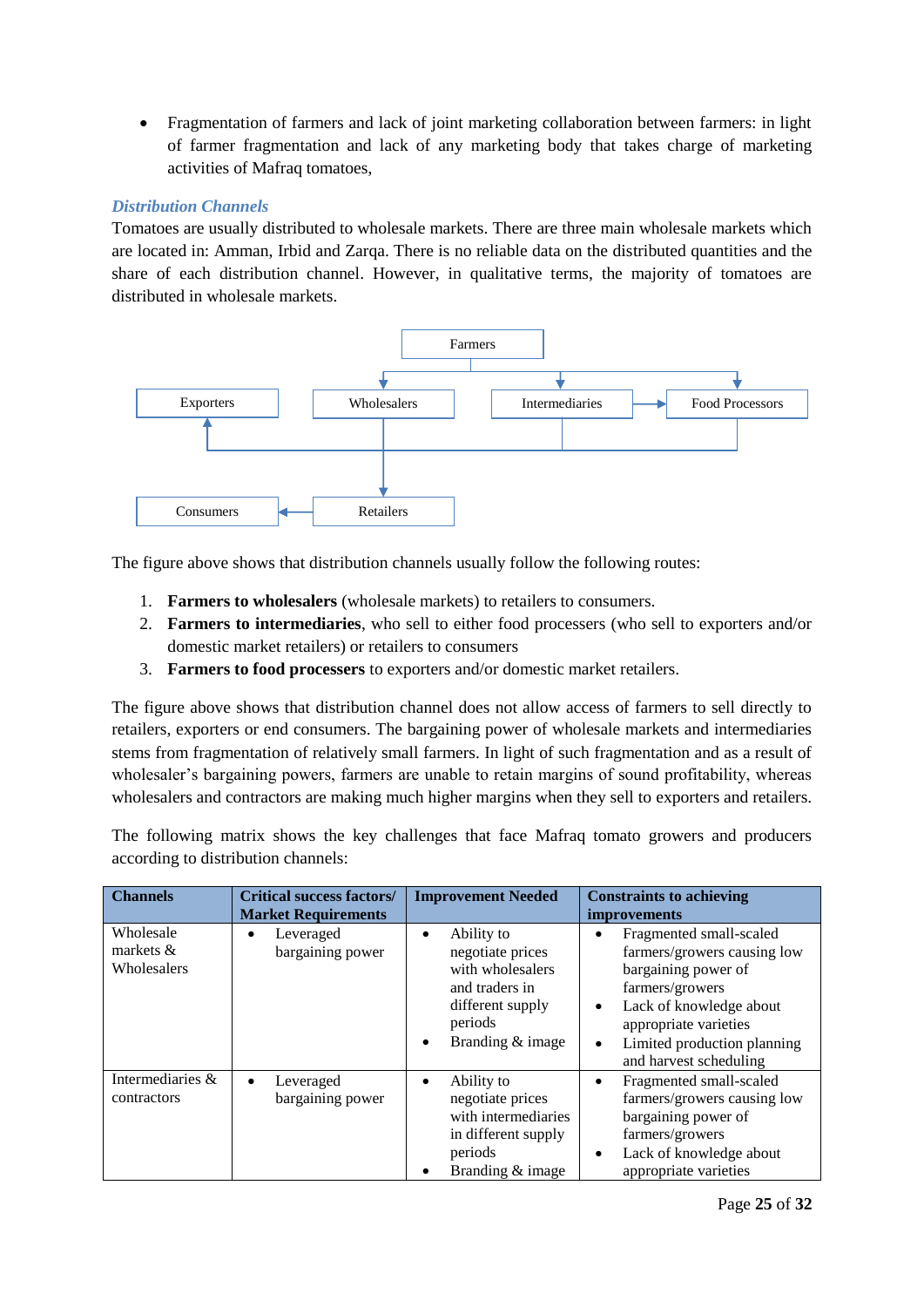| <b>Channels</b>                  | <b>Critical success factors/</b><br><b>Market Requirements</b>              | <b>Improvement Needed</b>                                                                                                                                                                                                                       | <b>Constraints to achieving</b><br>improvements                                                                                                                                                                                                      |
|----------------------------------|-----------------------------------------------------------------------------|-------------------------------------------------------------------------------------------------------------------------------------------------------------------------------------------------------------------------------------------------|------------------------------------------------------------------------------------------------------------------------------------------------------------------------------------------------------------------------------------------------------|
|                                  |                                                                             |                                                                                                                                                                                                                                                 | Limited production planning<br>$\bullet$<br>and harvest scheduling                                                                                                                                                                                   |
| Retailers and<br>supermarkets    | Long shelf life (at<br>$\bullet$<br>least 1 week) from<br>the delivery time | Choosing the right<br>$\bullet$<br>timing of<br>harvesting<br>Planting varieties<br>$\bullet$<br>with high firmness<br>Pre-cooling<br>$\bullet$<br>facilities<br>Better post-harvest<br>$\bullet$<br>practices<br>Better packaging<br>$\bullet$ | Lack of knowledge of<br>$\bullet$<br>appropriate varieties<br>Lack of pre-cooling facilities<br>$\bullet$<br>Improper post-harvest<br>$\bullet$<br>practices by workers<br>Improper packaging<br>$\bullet$                                           |
|                                  | Capacity to offer<br>$\bullet$<br>supply over<br>extended period            | Need for central<br>$\bullet$<br>pre-cooling and<br>short term storage<br>Better production<br>$\bullet$<br>and harvesting<br>planning &<br>scheduling                                                                                          | Relatively high capital and<br>$\bullet$<br>operating cost<br>Limited capacity for planning<br>$\bullet$<br>and scheduling                                                                                                                           |
|                                  | Long term<br>$\bullet$<br>contracts                                         | Capacity for<br>$\bullet$<br>negotiation and<br>bargaining                                                                                                                                                                                      | Price oscillation<br>$\bullet$<br>Fragmented small-scale<br>$\bullet$<br>farmers/growers which gives<br>them low bargaining power                                                                                                                    |
| Exporters (to<br>regional export | Long shelf-life<br>$\bullet$                                                | Using cooling<br>$\bullet$<br>facilities                                                                                                                                                                                                        | High investment costs and<br>$\bullet$<br>packaging                                                                                                                                                                                                  |
| markets)                         | Leveraged<br>$\bullet$<br>bargaining power                                  | Ability to<br>$\bullet$<br>negotiate prices<br>with intermediaries<br>in different supply<br>periods<br>Branding & image                                                                                                                        | Fragmented small-scaled<br>$\bullet$<br>farmers/growers causing low<br>bargaining power of<br>farmers/growers<br>Lack of knowledge about<br>$\bullet$<br>appropriate varieties<br>Limited production planning<br>$\bullet$<br>and harvest scheduling |
|                                  | Availability of<br>$\bullet$<br>right varieties                             | Knowledge of<br>$\bullet$<br>different varieties<br>suitable to growing<br>conditions as well<br>as export market<br>requirements                                                                                                               | Lack of knowledge about<br>$\bullet$<br>appropriate varieties                                                                                                                                                                                        |

# <span id="page-25-0"></span>**SWOT Analysis**

# <span id="page-25-1"></span>**SWOT Analysis**

The SWOT matrix below summarizes the key findings of market analysis:

| <b>Strengths</b>                        | Weaknesses                                 |
|-----------------------------------------|--------------------------------------------|
| • Relatively large farms in Mafraq with | • Lack of modern grading and picking       |
| good production capacity that has       | facilities. The problem is aggravated by   |
| potentials to expand further. This has  | producers' negative attitude towards       |
| contributed directly to Jordan having a | grading and adopting new techniques.       |
| very good production base of tomatoes   | This is lowering Mafraq producers'         |
| which has made it the leading tomato    | margins in export markets.                 |
| exporter in the region and the world.   | • Limited shelf-life of Mafraq tomatoes as |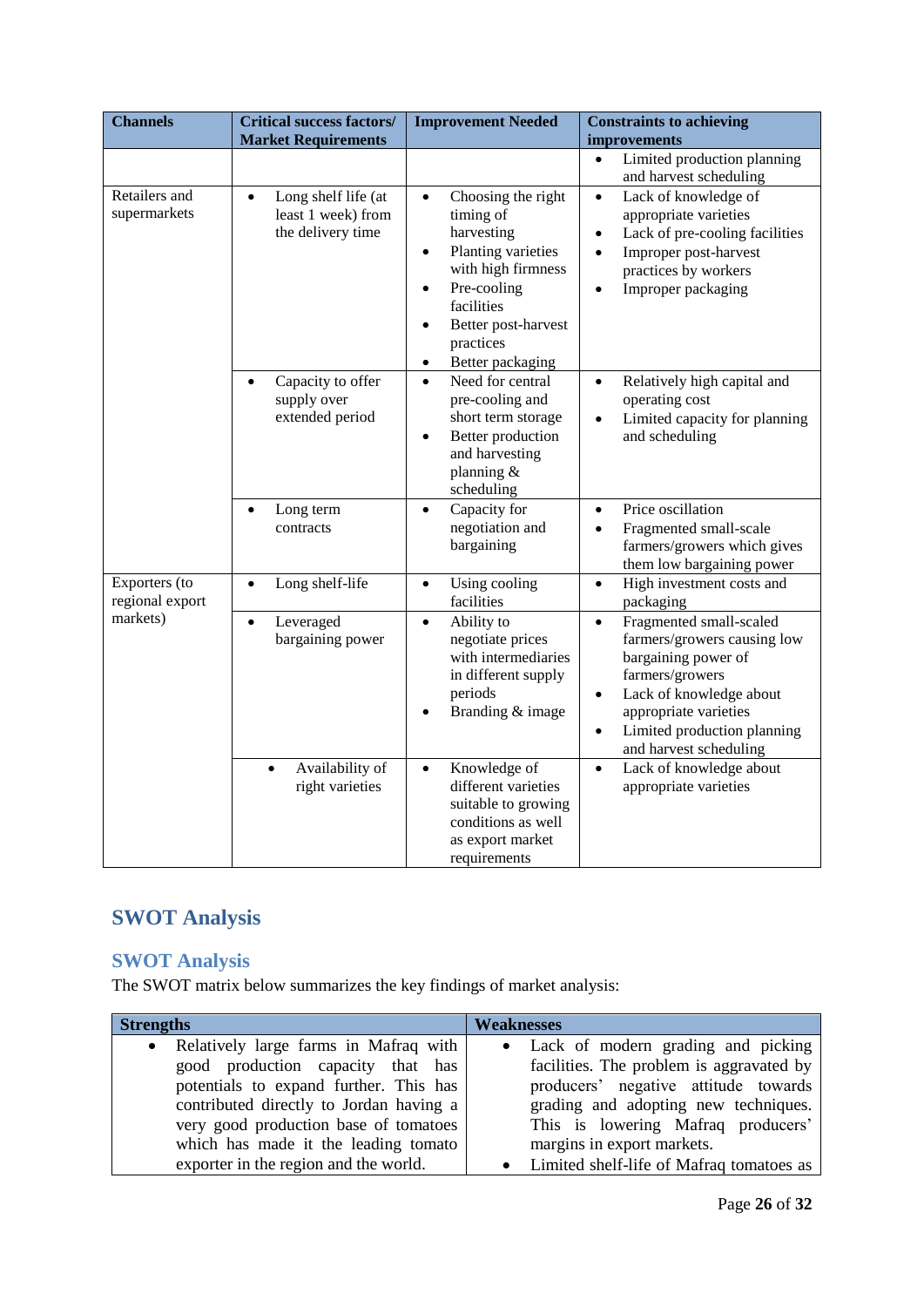| Mafraq tomato is well-positioned as a<br>$\bullet$<br>relatively low-priced tomato in export<br>markets of the region, and there is a<br>possibility of raising export prices a bit<br>to achieve more profitable margins in<br>those markets (provided that producers<br>perform sorting and grading, as well as<br>introducing<br>proper<br>branding<br>and<br>packaging).<br>Availability in key times of the season<br>when Jordan valley production of tomato<br>stops<br>Good<br>competitive position in key<br>regional export markets particularly<br>UAE, Iraq and Saudi Arabia<br>Geographic proximity to key regional<br>export markets is a logistical advantage<br>over competitor countries (i.e. Syria and<br>Turkey)<br>Jordanian customers prefer domestic<br>products when sure about quality.                                                                                               | well as producer losses due to lack of<br>post-harvest facilities (pre-cooling, cold<br>storage, calibration)<br>Relatively high incidence of visible<br>defects due to unbalanced fertilization<br>and pesticide use which results in poor<br>quality of fresh tomatoes (green middle,<br>cracked).<br>Insufficient know-how and inadequate<br>$\bullet$<br>awareness of producers about various<br>types of pesticides and fertilizers<br>Poor infrastructure and lack of irrigation<br>٠<br>Improper packaging causing marketing<br>٠<br>as well as quality-related losses<br>Post-handling is missing a warehousing<br>$\bullet$<br>function with the ability to extend shelf-<br>life. Currently there aren't any pre-<br>cooling/cold storage/packing facilities<br>for Mafraq tomatoes.<br>Shortage of labour that is skilled at<br>$\bullet$<br>harvesting and post-harvesting activities<br>in particular.<br>Failure to market cooperatively and<br>recognize market standards among small<br>grower operations leads to disparate<br>quality of fresh tomatoes and lack of<br>uniformity of varieties supplied to end<br>markets.<br>Weak<br>bargaining<br>power<br>against<br>$\bullet$<br>wholesalers due to lack of representation<br>Lack of direct farmer access to retailers<br>and super markets |
|----------------------------------------------------------------------------------------------------------------------------------------------------------------------------------------------------------------------------------------------------------------------------------------------------------------------------------------------------------------------------------------------------------------------------------------------------------------------------------------------------------------------------------------------------------------------------------------------------------------------------------------------------------------------------------------------------------------------------------------------------------------------------------------------------------------------------------------------------------------------------------------------------------------|--------------------------------------------------------------------------------------------------------------------------------------------------------------------------------------------------------------------------------------------------------------------------------------------------------------------------------------------------------------------------------------------------------------------------------------------------------------------------------------------------------------------------------------------------------------------------------------------------------------------------------------------------------------------------------------------------------------------------------------------------------------------------------------------------------------------------------------------------------------------------------------------------------------------------------------------------------------------------------------------------------------------------------------------------------------------------------------------------------------------------------------------------------------------------------------------------------------------------------------------------------------------------------------------------------------------|
| <b>Opportunities</b>                                                                                                                                                                                                                                                                                                                                                                                                                                                                                                                                                                                                                                                                                                                                                                                                                                                                                           | <b>Threats</b>                                                                                                                                                                                                                                                                                                                                                                                                                                                                                                                                                                                                                                                                                                                                                                                                                                                                                                                                                                                                                                                                                                                                                                                                                                                                                                     |
| Demand<br>regional<br>level<br>at the<br>is<br>increasing for food and particularly<br>healthy food products. There are vast<br>export opportunities to<br>the GCC<br>markets,<br>which have<br>arid climatic<br>conditions and limited availability of<br>agricultural resources,<br>which forces<br>those markets rely on imports to meet<br>domestic consumption.<br>The<br>opportunity<br><sub>of</sub><br>maximizing<br>producer/grower<br>profit<br>margins,<br>particularly in export market, if grading<br>post-harvesting<br>facilities<br>and<br>and<br>practices are adopted.<br>The opportunities that consolidation of<br>$\bullet$<br>small farmers/growers would bring,<br>including: collective<br>marketing<br>$\&$<br>branding, collective raw material and<br>other input procurement (better prices,<br>terms),<br>minimization<br>better<br>of<br>production and marketing costs, as well | Remaining vulnerable to trader and<br>$\bullet$<br>exporter bargaining pressures in light of<br>fragmentation and small-scale farms<br>The current political and security<br>situation in Iraq is likely to impact<br>negatively on exports to Iraq<br>Cheap<br>prices of<br>competition<br>is<br>preventing local<br>producers<br>from<br>penetrating the industrial segment<br>Scarcity of water resources and salinity<br>of ground water.<br>The possibility of aggravating the impact<br>$\bullet$<br>of the political and security situations in<br>Syria and other neighbouring countries<br>on the agricultural sector in Jordan.                                                                                                                                                                                                                                                                                                                                                                                                                                                                                                                                                                                                                                                                          |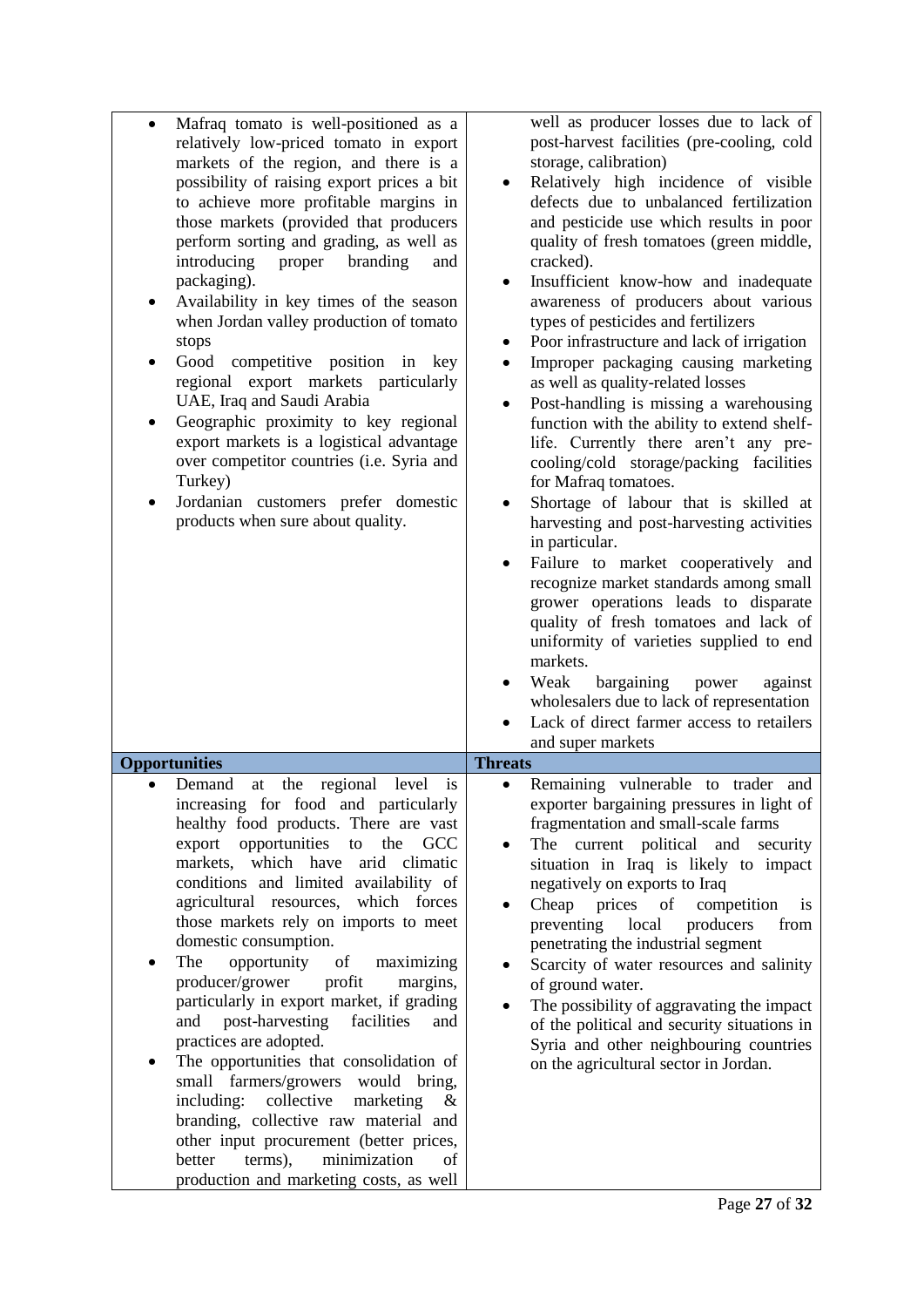| as collective improvement of packaging |  |
|----------------------------------------|--|
| and quality                            |  |
|                                        |  |

## <span id="page-27-0"></span>**Key Findings and Conclusion**

Research findings and SWOT analysis shows that the Jordanian tomato sector in general, and the Mafraq tomato sub-sector in particular, has a good potential to grow and expand further, particularly in terms of:

- Raising export prices to achieve higher margins in current and future export markets by enhancing quality (through sorting and grading) as well as effective branding and packaging
- Expanding production further to meet increasing domestic needs in light of increasing population as well as regional export market needs (particularly the Saudi, UAE and Iraq markets). However, a key constraint to increasing production further is the problem of limited water resources and salinity of ground water.
- The opportunity to introduce new businesses that can be run by women and small-scale producers. Such business ideas: producing sun-dried tomato and tomato paste, offering sorting and grading services on sub-contracting basis.

However, the sector has a number of weaknesses that are restricting it from realizing its growth potential. Key weaknesses are related to: lack of sufficient know-how and application of sorting and grading of harvested tomato, lack of proper packaging, improper handling and transportation of harvested tomatoes, all contributing to deteriorations in quality and shelf-life. In addition, there are several weaknesses related to marketing and distribution, with producers having little influence over wholesale traders who have stronger bargaining powers. Marketing weaknesses also include the lack of sufficient market demand and supply trends, as well as the lack of collective marketing and effective branding. There are also the infrastructural issues related to lack of sufficient irrigation, salinity of wells, lack of cooling and proper warehousing facilities.

There are also challenges and threats which are increasingly impacting negatively on the sector. Such threats include: the political instability in the region and the high level of uncertainty associated with it, changing climatic conditions which are causing unpredictable rainfall, competition gaining momentum in regional export markets, as well as domestic market challenges related to consumer trust and declining purchasing power.

In order to enhance the sector's chances of achieving and sustaining growth, the following TWOS Matrix (which is a variant of the SWOT Analysis) provides **recommendations** on how the sector can: utilize its strengths to capitalize on opportunities (SO), utilize strengths to avoid current and potential threats (ST), overcome current weaknesses by exploiting opportunities (WO), and; lessen the impact of weaknesses and avoid current and potential threats (WT).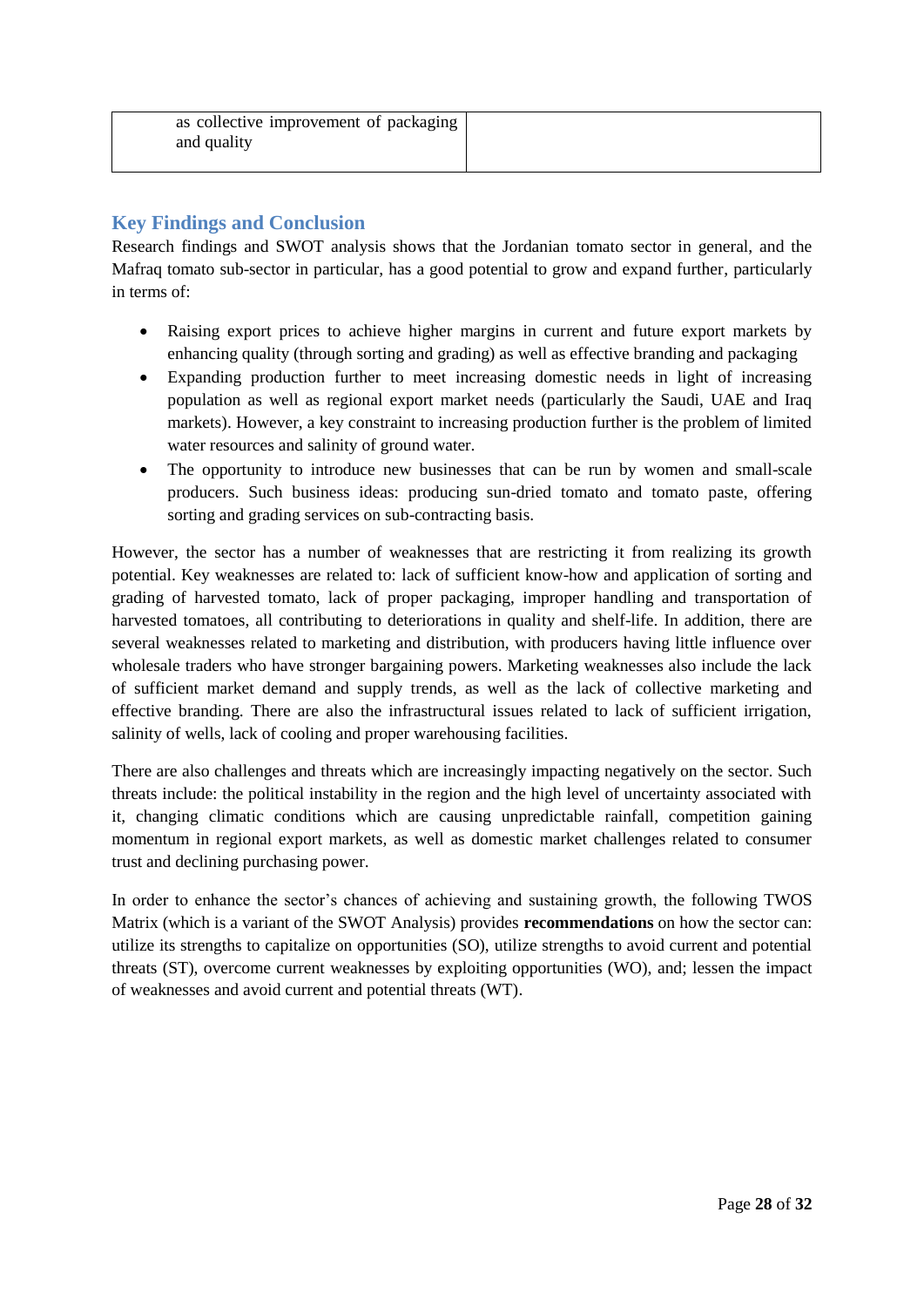|                                                                                                                                                                                                                                                                         | <b>Key Internal Strengths</b><br>Good production base<br>$+$<br>Good competitive position in<br>$+$<br>key regional export markets<br>Geographic proximity<br>$^{+}$<br>Availability<br>during<br>the<br>$^{+}$<br>summer<br>Domestic<br>consumer<br>$+$<br>preferences                                                                                                                          | <b>Key Internal Weaknesses</b><br>Quality issues and relatively<br>short shelf-life due to lack of<br>sorting & grading<br>- Lack of collective marketing<br>and branding<br>Improper packaging<br>Poor cooling<br>and<br>storage<br>infrastructure<br>Lack of farmer representation<br>Lack of farmer access to<br>retailers and supermarkets<br>Shortage of sufficient labour<br>with proper post-handling skills                                                                                                   |
|-------------------------------------------------------------------------------------------------------------------------------------------------------------------------------------------------------------------------------------------------------------------------|--------------------------------------------------------------------------------------------------------------------------------------------------------------------------------------------------------------------------------------------------------------------------------------------------------------------------------------------------------------------------------------------------|-----------------------------------------------------------------------------------------------------------------------------------------------------------------------------------------------------------------------------------------------------------------------------------------------------------------------------------------------------------------------------------------------------------------------------------------------------------------------------------------------------------------------|
| <b>Key External Opportunities</b>                                                                                                                                                                                                                                       | <b>SO</b>                                                                                                                                                                                                                                                                                                                                                                                        | <b>WO</b>                                                                                                                                                                                                                                                                                                                                                                                                                                                                                                             |
| Increasing<br>domestic<br>and<br>$^{+}$<br>regional demand<br>The opportunity to enhance<br>$^{+}$<br>margins to export prices<br>Benefits of consolidation and<br>$^{+}$<br>opportunities<br>achieve<br>to<br>economies<br>of<br>scale<br>in<br>collective procurement | Formulate a cooperative of<br>$\bullet$<br>Mafraq tomato farmers<br>to<br>handle collective marketing,<br>branding,<br>packaging<br>and<br>procurement<br>Conduct<br>technical<br>&<br>$\bullet$<br>feasibility studies examining<br>possibilities<br>of<br>increasing<br>production                                                                                                             | Formulate a cooperative of<br>$\bullet$<br>Mafraq tomato farmers to<br>handle collective marketing,<br>branding,<br>packaging<br>and<br>procurement<br>Establish a grading house<br>(which can be operated by<br>women) that offers sorting<br>and grading services to farms<br>Advocate<br>among<br>farmers'<br>importance of<br>about the<br>cooling and storage. Launch a<br>joint cooling/storage facility<br>initiative<br>Build farmers' capacity and<br>knowledge<br>of<br>various<br>seedlings and pesticides |
| <b>Key External Threats</b><br>Scarcity of water resources and<br>salinity of ground water.<br>Competition<br>Political instability in the region                                                                                                                       | <b>ST</b><br>Launch collective branding<br>$\bullet$<br>and packaging of Mafraq<br>tomatoes<br>Establish a grading house<br>(which can be operated by<br>women) that offers sorting<br>and grading services to farms<br>Raise export selling prices<br>according to a cost-benefit<br>analysis (provided produce is<br>handled,<br>sorted,<br>properly<br>packaged<br>graded,<br>and<br>branded) | <b>WT</b><br>farmers'<br>Enhance<br>$\bullet$<br>water<br>pumping techniques<br>Diversify<br>production<br>$\bullet$<br>by<br>expanding business of by-<br>products                                                                                                                                                                                                                                                                                                                                                   |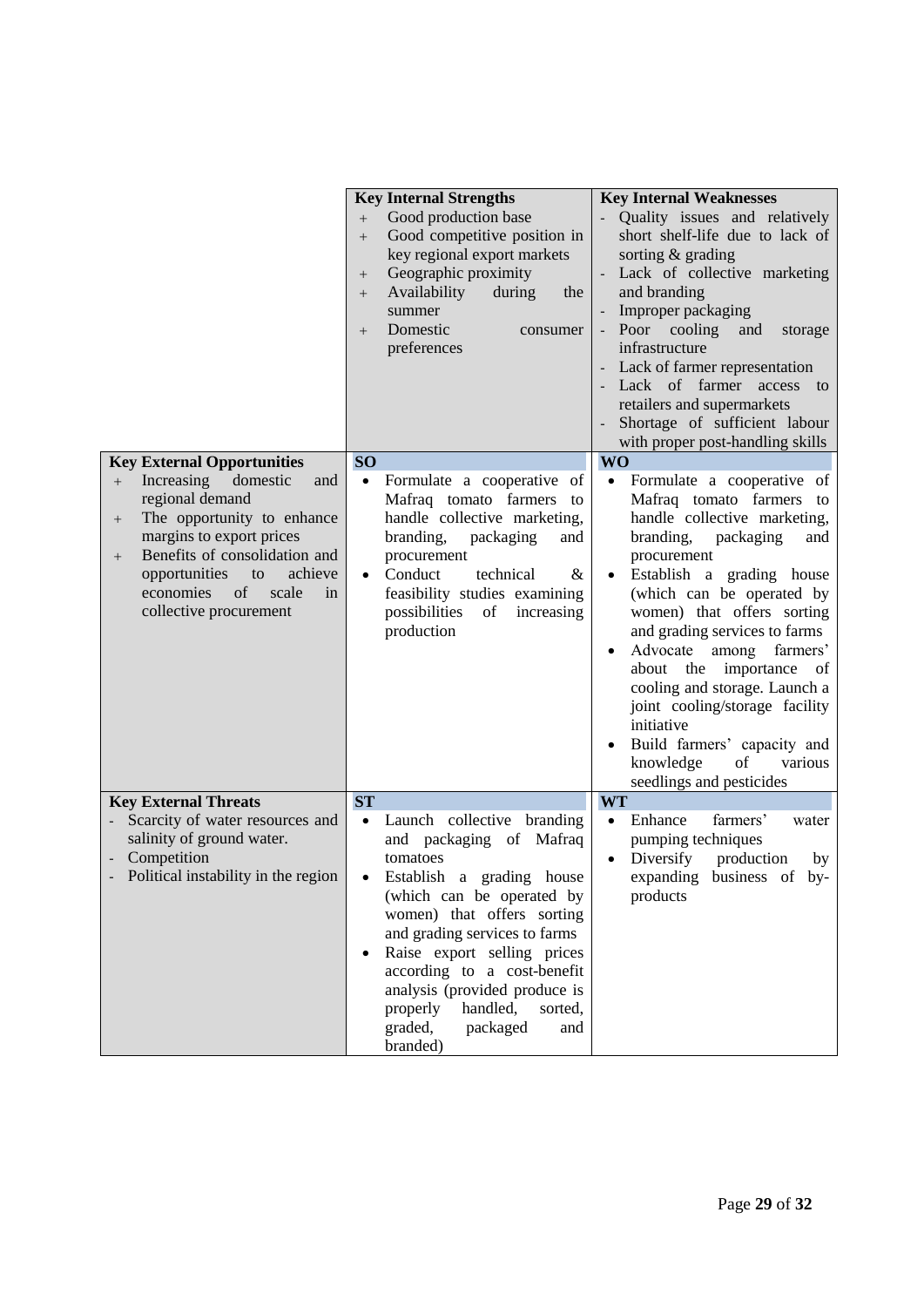# <span id="page-29-0"></span>**Marketing Strategy and Recommendations**

## <span id="page-29-1"></span>**Marketing Upgrading Needs & Recommendations**

The following matrix provides a summary of key marketing upgrading needs and recommendations for Mafraq tomato sector based on the Marketing Mix (4Ps) Model:

| <b>Product</b>                                                                               |                                                                                                                                                                                                                                 |                                                                                                                                                                                                                                                                            |
|----------------------------------------------------------------------------------------------|---------------------------------------------------------------------------------------------------------------------------------------------------------------------------------------------------------------------------------|----------------------------------------------------------------------------------------------------------------------------------------------------------------------------------------------------------------------------------------------------------------------------|
| <b>Improvement Needed</b>                                                                    | <b>Constraints to Achieving</b>                                                                                                                                                                                                 | <b>Recommendations</b>                                                                                                                                                                                                                                                     |
|                                                                                              | improvements                                                                                                                                                                                                                    |                                                                                                                                                                                                                                                                            |
| • High cost of some<br>raw materials                                                         | • Government taxation on items that<br>can be used for purposes other than<br>agricultural production (such<br>as<br>mulch and fertilizers)                                                                                     | • Develop an advocacy paper and<br>action plan to waive taxation on<br>agricultural items that can be<br>used for other purposes<br>Establish a farmer cooperative to<br>introduce collective procurement                                                                  |
| • Quality of seedlings                                                                       | • Lack of farmers' knowledge of<br>different seedling characteristics and<br>suitability to the local cultivation<br>environment                                                                                                | · Enhance farmer awareness on<br>various seedling characteristics<br>through<br>capacity<br>building<br>workshops                                                                                                                                                          |
| • Limited<br>and<br>use<br>improper application<br>of adequate fertilizers<br>and pesticides | · Lack of technical knowledge and<br>know-how of various fertilizers and<br>their optimal application.                                                                                                                          | • Enhance farmer awareness on<br>fertilizer characteristics through<br>capacity building workshops                                                                                                                                                                         |
| of<br>• Increasing<br>use<br>of<br>irrigation<br>water<br>high salinity at a high<br>cost    | • Improper water pumping by some<br>farmers                                                                                                                                                                                     | • Enhance farmer know-how of<br>best-practices of water pumping<br>through<br>capacity<br>building<br>workshops                                                                                                                                                            |
| • High labour costs                                                                          | • Syrians demanding that all/most<br>household members are hired                                                                                                                                                                | • Proposed cooperative can handle<br>labour<br>contractual<br>issues<br>in<br>coordination with MoA & MoL                                                                                                                                                                  |
| • Product quality                                                                            | • Inadequate harvesting, post-harvest<br>handling techniques<br>• Lack of sorting and grading practices<br>• Lack of knowledge and application<br>of right timing of harvesting<br>• Inadequate packing and packaging           | • Enhance farmer know-how and<br>application<br>of<br>post-harvest<br>techniques<br>handling<br>through<br>capacity building workshops<br>• Proposed<br>cooperative<br>can<br>introduce sorting and grading<br>services to be performed by<br>women on outsourced services |
| • Branding                                                                                   | • Lack of identity of Mafraq tomato<br>production<br>· Lack of collective branding and<br>strategic messaging of farmer's<br>tomato produce - mainly because of<br>farmer fragmentation and lack of<br>marketing representation | • Develop a unified branding<br>strategy and framework around<br>the 'Fresh & Clean' Mafraq<br>tomato concept<br>cooperative<br>Proposed<br>can<br>of<br>member<br>promote<br>some<br>farmers' production under unified<br>branding                                        |
| • Packaging                                                                                  | • Lack of<br>knowledge<br>of<br>proper<br>packaging<br>• Cost of proper packaging                                                                                                                                               | • Conducting a technical study and<br>designs<br>introduce<br>to<br>proper<br>packaging<br>$\bullet$ Work<br>with<br>proposed<br>collaborative<br>develop<br>to<br>a<br>collective procurement plan (of                                                                    |

Page **30** of **32**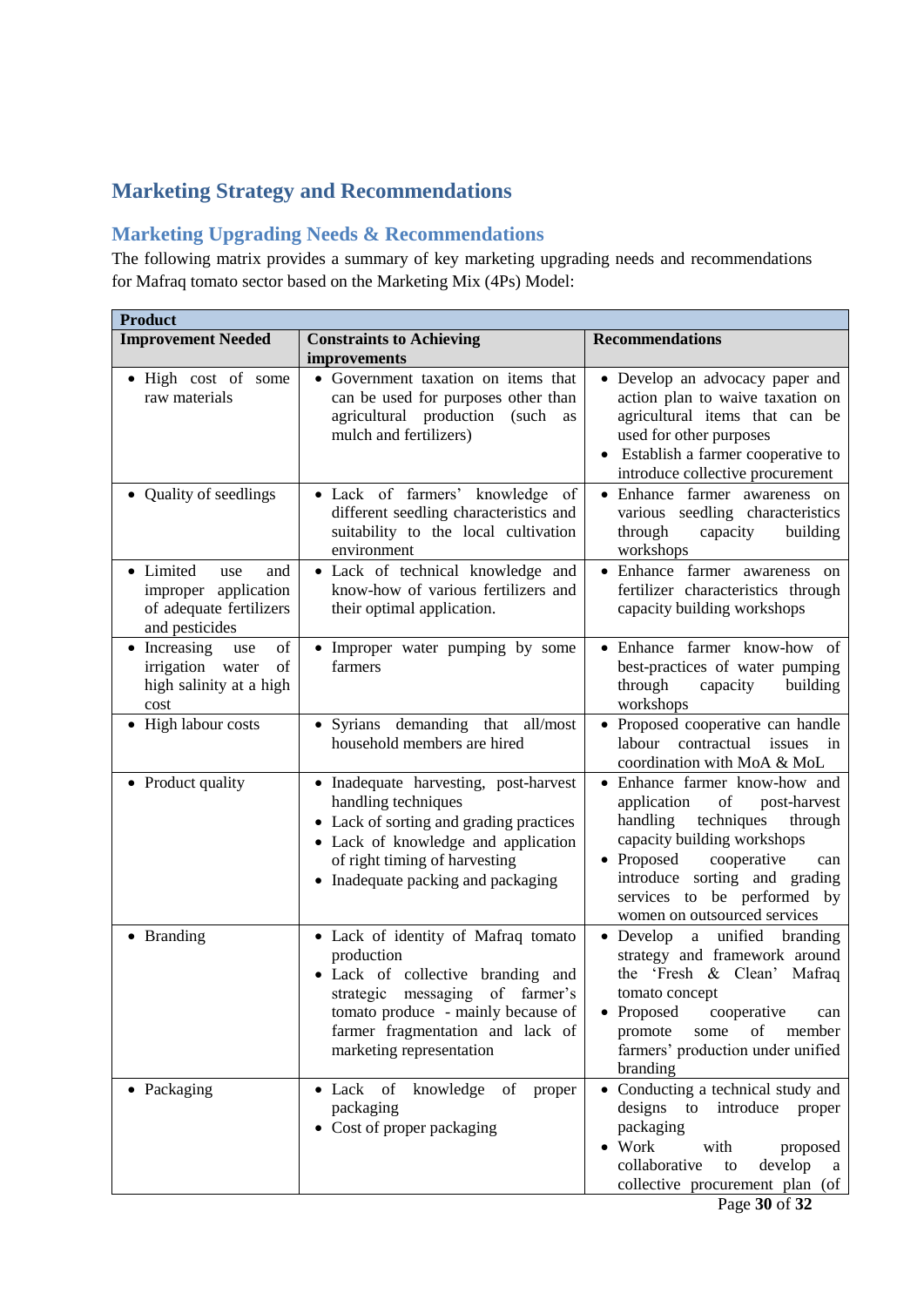|                                                                                            |                                                                                                                                                                                                                                                                  | packaging)                                                                                                                                                                                                                                                                                                                                                           |
|--------------------------------------------------------------------------------------------|------------------------------------------------------------------------------------------------------------------------------------------------------------------------------------------------------------------------------------------------------------------|----------------------------------------------------------------------------------------------------------------------------------------------------------------------------------------------------------------------------------------------------------------------------------------------------------------------------------------------------------------------|
| • Price                                                                                    |                                                                                                                                                                                                                                                                  |                                                                                                                                                                                                                                                                                                                                                                      |
| <b>Improvement Needed</b>                                                                  | • Constraints to Achieving improvements                                                                                                                                                                                                                          |                                                                                                                                                                                                                                                                                                                                                                      |
| • The way pricing is<br>dictated in the local<br>market                                    | • Bargaining power of wholesalers in<br>light of farmer fragmentation                                                                                                                                                                                            | • Establish a cooperative of tomato<br>farmers of Mafraq. Define its<br>representative<br>roles<br>and<br>operations within the context of a<br>business<br>plan.<br>This<br>should<br>address how to handle pricing<br>and commercial contracts                                                                                                                     |
| • Promotion                                                                                |                                                                                                                                                                                                                                                                  |                                                                                                                                                                                                                                                                                                                                                                      |
| <b>Improvement Needed</b>                                                                  | • Constraints to Achieving improvements                                                                                                                                                                                                                          |                                                                                                                                                                                                                                                                                                                                                                      |
| • Lack of any planned<br>promotional<br>campaigns<br>• Place (Distribution)                | • Farmer fragmentation and lack of<br>marketing representation<br>• Lack of marketing awareness                                                                                                                                                                  | • Proposed cooperative to handle<br>promotional<br>activities for<br>its<br>member produce which should<br>have a unified branding                                                                                                                                                                                                                                   |
| <b>Improvement Needed</b>                                                                  | • Constraints to Achieving improvements                                                                                                                                                                                                                          |                                                                                                                                                                                                                                                                                                                                                                      |
| • Enhanced access to<br>retailers<br>and<br>hypermarkets                                   | • Weak farmers' bargaining power in<br>light of fragmentation                                                                                                                                                                                                    | • The mandate of the proposed<br>cooperative<br>should<br>aim<br>at<br>creating a link between members'<br>production<br>and<br>supermarkets<br>particularly in Amman                                                                                                                                                                                                |
| farmers'<br>• Improving<br>margins when selling<br>to wholesalers<br>and<br>intermediaries | • Weak farmers' bargaining power in<br>light of fragmentation                                                                                                                                                                                                    | • Establish a cooperative of tomato<br>farmers of Mafraq. Define its<br>representative<br>roles<br>and<br>operations within the context of a<br>business plan                                                                                                                                                                                                        |
| • Improving<br>farmers'<br>margins when selling<br>to exporters                            | • Weak direct links to exporters<br>• Lack of niche products<br>• Problems with quality uniformity of<br>fresh tomato production because of<br>post-harvest handling and packing<br>shortcomings<br>· Inability to expand production to<br>exportable quantities | • Establish a cooperative of tomato<br>farmers of Mafraq. Define its<br>representative<br>roles<br>and<br>operations within the context of a<br>business plan<br>• Cooperative<br>introduce<br>can<br>Harvesting<br>and post-harvest<br>handling (including sorting and<br>grading) services to member<br>farms on outsourced basis $-$ to<br>be performed by women. |

# <span id="page-30-0"></span>**Business Opportunities/Value-Added Initiatives for Women and Small-Scale Producers**

#### <span id="page-30-1"></span>**Proposed Business Opportunities and Value-Added Initiatives**

The following is a description of recommended small business ideas and value-added activities which can be operated by women and small entrepreneurs in Mafraq:

| <b>Proposed</b>        | <b>Establishing a Tomato Packing &amp; Marketing House/Cooperative</b>        |  |
|------------------------|-------------------------------------------------------------------------------|--|
| <b>Initiative</b>      |                                                                               |  |
| <b>Description and</b> | Women are not heavily engaged in the production of tomato in Mafraq, and as   |  |
| <b>Rationale</b>       | analysis shows, there are a number of production (at the growing, harvest and |  |
|                        | post-harvest handling levels) as well as marketing challenges facing tomato   |  |
|                        | farmers in Mafraq. Establishing a women cooperative/company to be operated by |  |